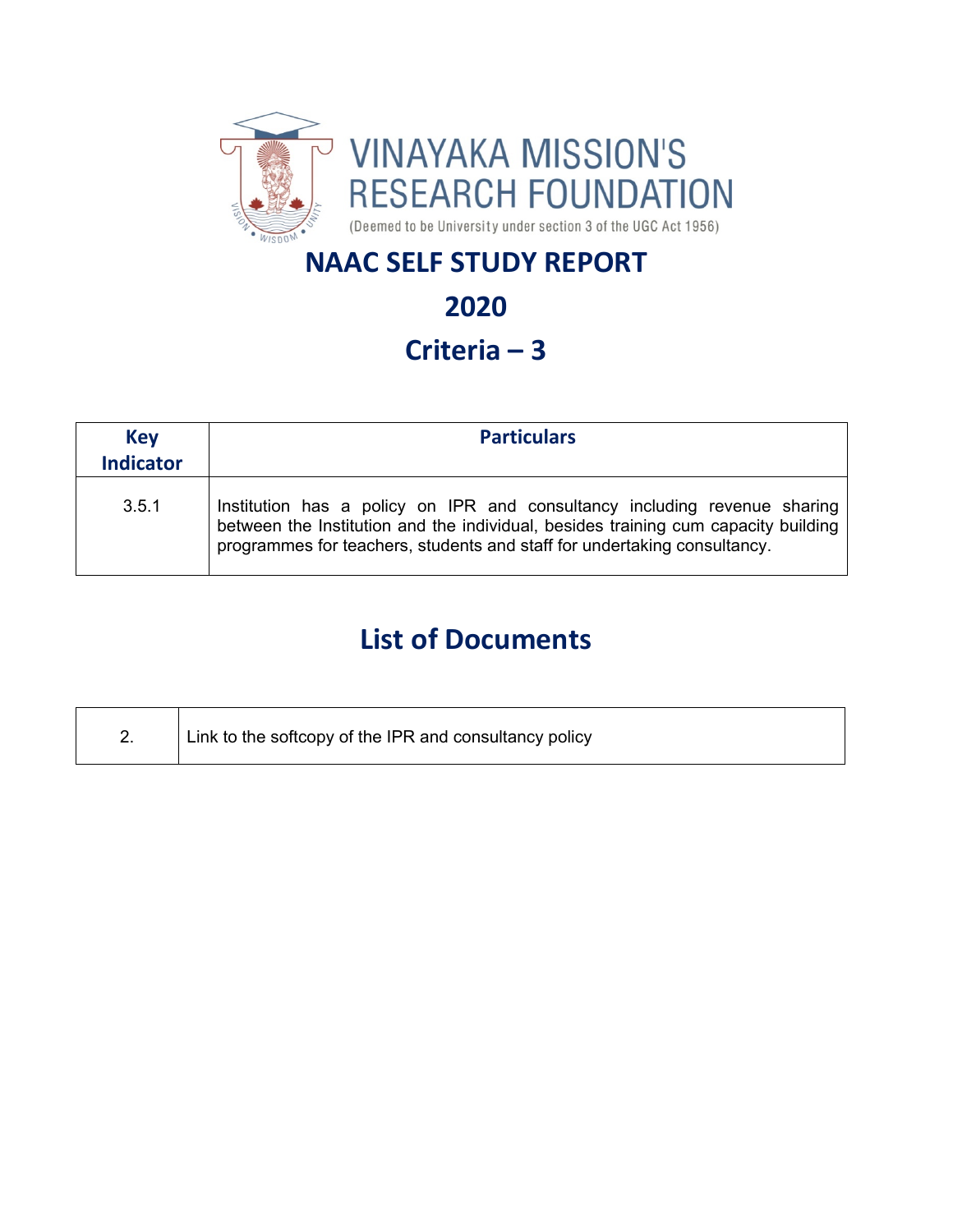

# **IPR & Consultancy Policy**

**2015**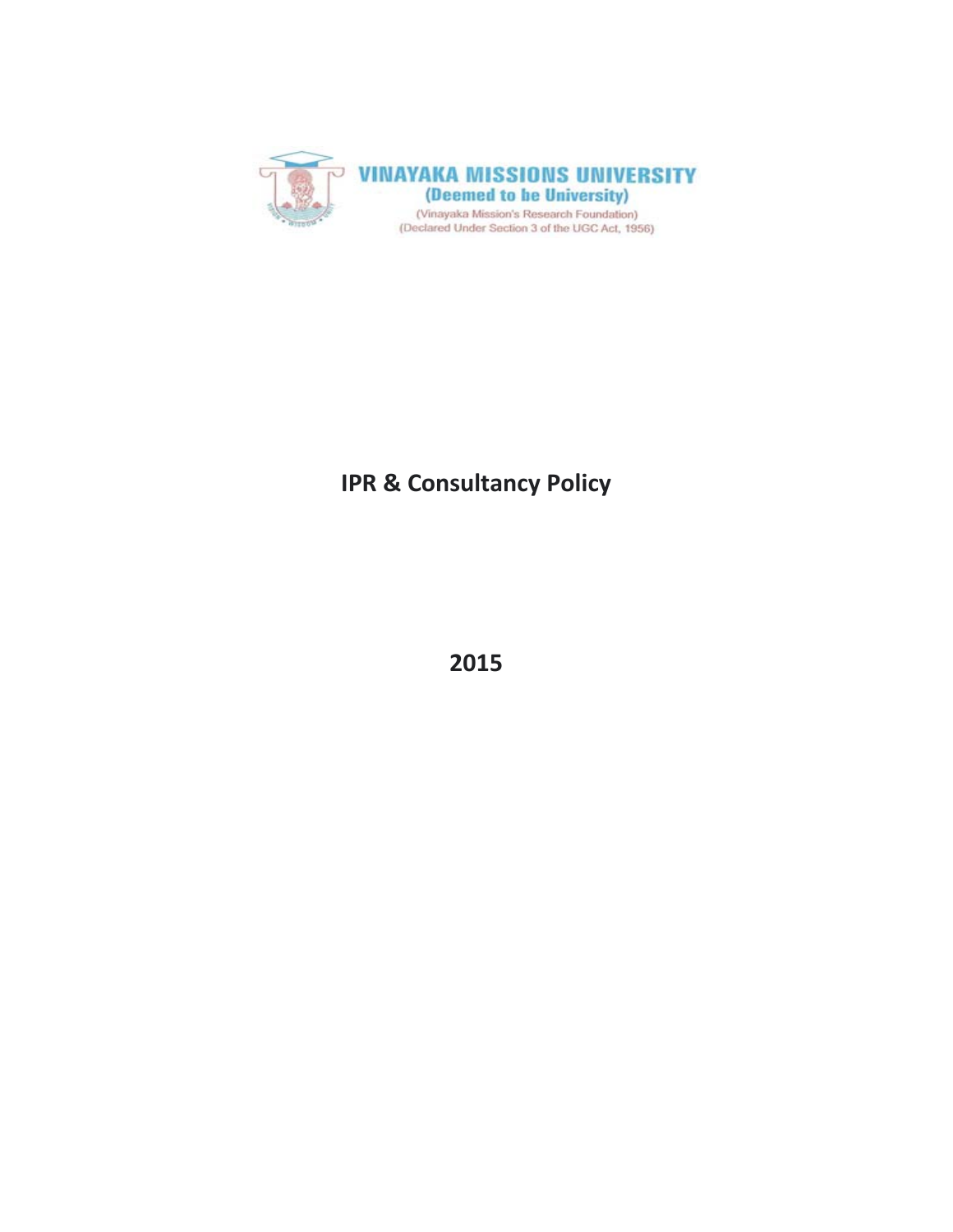#### **IPR & Consultancy Policy**

**1) Introduction:** India has a large pool of scientific and technological talent spread over R&D institutions, enterprises, universities and technical institutes. There is a need to tap this fertile knowledge resource and stimulate the creation of IP assets. Creativity and innovation have been a constant in growth and development of any knowledge.

Vinayaka Missions University is a Deemed to be University under Section 3 of UGC act 1956 and is a Multidisciplinary University with different faculties. The University is committed to Stimulate a dynamic, vibrant intellectual property rights system to foster creativity and innovation. Faculty members are encouraged to do Research in addition to academics and patient care. Research leads to innovation and inventions. These innovations are the Intellectual Properties of the faculty & the University and is a most valuable asset. It shall be protected and monetized, wherever possible. Hence faculty members are encouraged to patent their inventions both in India & abroad. This Intellectual Property Rights (IPR) policy indicates what is patentable, the procedure to be followed by the faculty and brief revenue sharing model between the faculty and the University.

**2) What can be Patented:** An invention relating to a product or a process that is new, involving inventive steps and capable of industrial application can be patented in India. However, it must not fall into the category of inventions that are non-patentable as provided under sections 3 and 4 of the (Indian) Patents Act, 1970. Acts that do not constitute copyright infringement: Section 52 of the Indian Copyright Act, 1957, specifically state certain acts as not being infringement of copyright. The "doctrine of fair dealing" envisaged under section 52 of the Indian copyright law allows certain use(s) of copyrighted works in special cases such as: private use for the purpose of education, research, critique, review, etc. Attribution or Citation should be done wherever references have been sourced from other work(s): Copying or using any work from an already published or non‐published work,

The **five** major patentability **requirements** are (1) subject matter, (2) utility, (3) novelty, (4) non‐obviousness, and (**5**) the writing requirements.

#### **3) Patent applications must satisfy the following three criteria:**

- Novelty: This means that the invention must not have been made public not even by inventor – before the date of the application.
- Inventive step: This means that the product or process must be an inventive solution.
- Industrial applicability: The invention shall have industrial applications.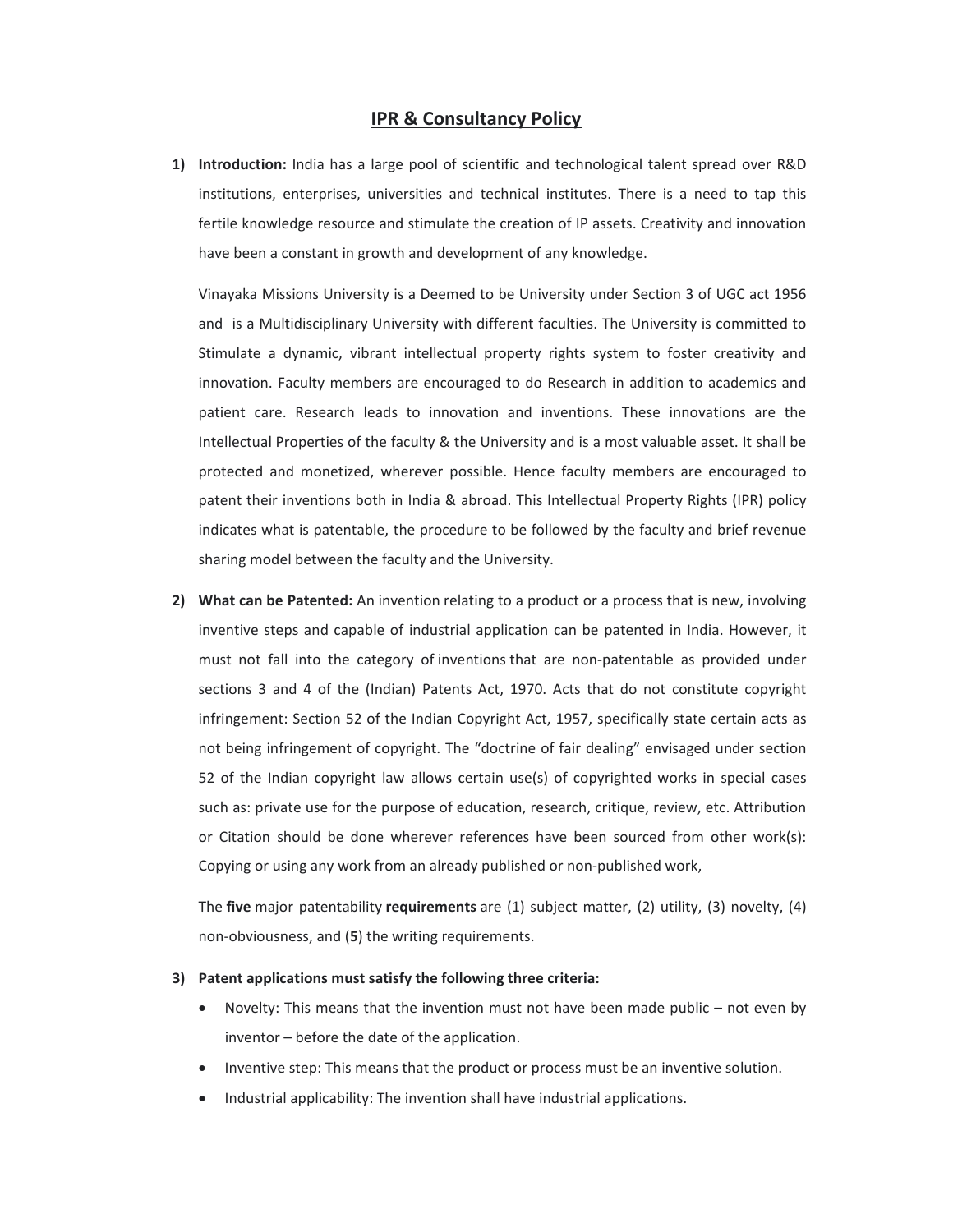A prototype is not required prior to filing a patent. Invention has to be of industrial use in order to be patentable. But if the use of invention is contrary to public order or morality or which causes serious danger to human, animal or plant life or health or to the environment, such invention is not patentable. Faculty and Institutions of University shall ensure that there shall not be any infringement of any patent as the guiding principle.

#### **4) What is the infringement of a patent?**

Violation of a patent owner's rights with respect to some invention. Unless permitted by the patent owner, one commits patent infringement by making, using, offering to sell, or selling something that contains every element of a patented claim or its equivalent while the patent is in effect.

#### **5) Use of technology protected by IPRs like patents and designs**

It is possible that researchers may have to use diverse technology/ design/ software, as part of their research. Under all such circumstances, due care and attention must be given, for not infringing the IP rights of third parties. Some of the licenses may have restrictions with regard to kind of usages permitted. It is important to ensure that due and necessary permissions are obtained from IP owners prior to engaging in any use which moves beyond the terms of license or as permitted under the relevant statute(s) in India.

#### **6) Use of copyrighted materials**

Whenever researchers use copyrighted material for teaching or research purposes, it needs to be ensured that the use is within the permission obtained from the concerned copyright holder(s) or is within the boundaries of exceptions provided under the Indian copyright law.

#### **7) Capacity Building:**

The University mandates its constituent units to have an IPR committee to conduct periodic workshops/seminars/Guest lectures to enable faculty and students to understand the nuances of patenting and encourage them to file patents.IPR committee of each institute shall to scrutinize the proposals for patentability, ensure there is no IP infringement and make sure of correct articulation before filing the Patents, Copyrights, Trademarks. The IPR committee shall also facilitate and follow up the patents filed.

#### **8) Ownership of IP:**

The ownership rights on IP may vary according to the context in which the concerned IP was generated. In this regard, a two-tier classification is suggested for implementation.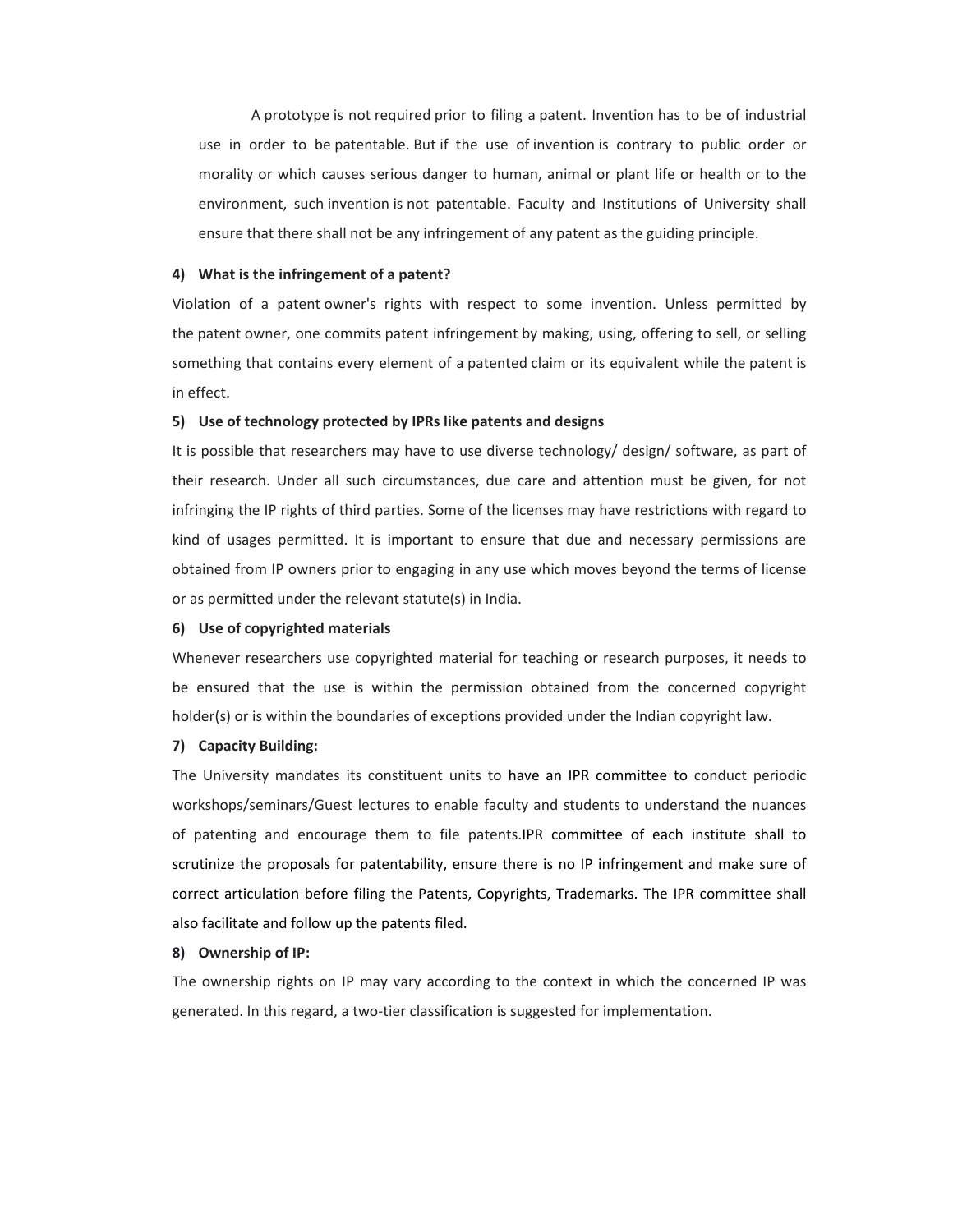#### *9) IP generated from research conducted by utilising resources of the Academic Institution*

#### I. Patents

i. All inventions whether made by student/ researcher/ faculty (in furtherance of their responsibilities with the academic institution), developed by utilising the resources of the academic institution, or with the mix of funds, resources and/or facilities of the academic institution, shall ordinarily be vested with the academic institution. ii. If the academic institution determines that an invention was made by an individual(s) on his/her own time and unrelated to his/her responsibilities towards the academic institution and was conceived or reduced to practice without the use of resources of the academic institution, then the invention shall vest with the individual(s)/ inventor(s).

#### II. Copyright

i. The ownership rights in scholarly and academic works generated utilising resources of the academic institution, including books, articles, student projects/dissertations/ theses, lecture notes, audio or visual aids for giving lectures shall ordinarily be vested with the author(s).

ii. The ownership rights in lecture videos or Massive Open Online Courses (MOOCs), films, plays, and musical works, institutional materials including, but not limited to, course syllabi, curricula, examination questions, examination instructions, and papers/ reports specifically commissioned by the academic institution, shall ordinarily be vested with the academic institution. The moral rights shall continue to vest with the author(s) wherever applicable.

III. Trade Marks

i. The ownership rights in all trademarks involving the academic institution shall ordinarily be vested with the academic institution. The academic institution may formulate necessary guidelines regarding the usage of the name of the academic institution through their trade mark. ii. If the academic institution determines that the creator of the trade mark was created by an individual(s) on his/ her own time and unrelated to his/ her responsibilities [e.g.name of a company/ start-up venture by the student(s)], then the right to the same shall ordinarily be vested with the said individual(s).

IV. Industrial Designs

i. All industrial designs whether made by student/ researcher/ faculty (in furtherance of their responsibilities with the academic institution) developed by utilising the resources of the academic institution, or with the mix of funds, resources and/or facilities of the academic institution, shall ordinarily be vested with the academic institution.

ii. If the academic institution determines that the industrial design was created by an individual(s) on his/her own time and unrelated to his/her responsibilities towards the academic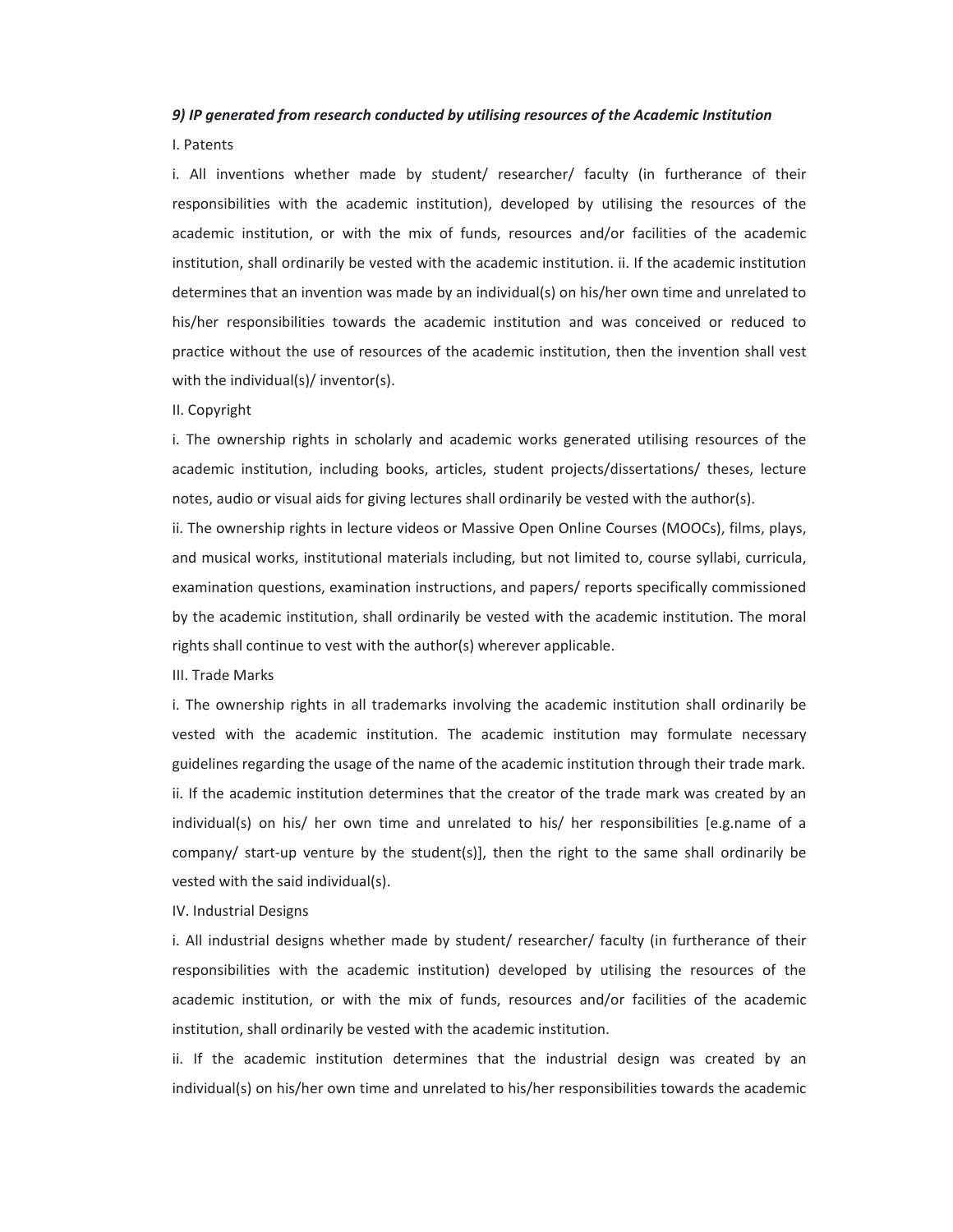institution and was conceived or reduced to practice without the use of resources of the academic institution, then the industrial design shall vest with the individual(s).

#### **10) Publications:**

i) Any publication or conference paper arising out of research activities shall be owned jointly by the academic institution and researcher(s). The use of name, logo and/ or official emblem of the academic institution shall not be done without prior written permission from the institution.

ii) While the researcher may publish material relating to the research, it may be better for both the researcher and the academic institution to jointly decide on any publication to be made.

iii) Particular care needs to be taken that no publication is made till the patent, if applicable, is filed.

iv) The academic institution may retain the right to exclude certain portions from the information being published.

#### *11)IP generated from research conducted in collaboration with external partners:*

i. With regard to research conducted in collaboration with external partners, ownership of IP shall be determined as per the terms and conditions in the agreement signed between the concerned parties. However, unless agreed upon explicitly, the academic institution shall normally retain perpetual, royalty free license to use the IP for research and educational purposes.

ii. In the absence of a specific agreement between the academic institution, and the external partner, who is providing support for research, the IP rights shall be shared amongst the concerned parties on mutually agreeable terms & conditions in writing after the IP is generated.

These guidelines shall not apply in cases in which the researcher entered into an explicit arrangement to the contrary with the academic institution prior to the effective date of these guidelines or the academic institution previously entered into an agreement with a third party concerning rights and obligations set out in these guidelines.

#### **12) Commercialisation:**

#### **Types of IP licensing and assignment:**

Licensing and assignment of IPRs to a third party are the most common modes of IP transfer that can lead towards commercialisation of IP. While both licensing and assignment involves giving certain rights to another party, the key difference is that assignment involves transfer of ownership, while licensing is limited to permitting certain uses. In general, it is recommended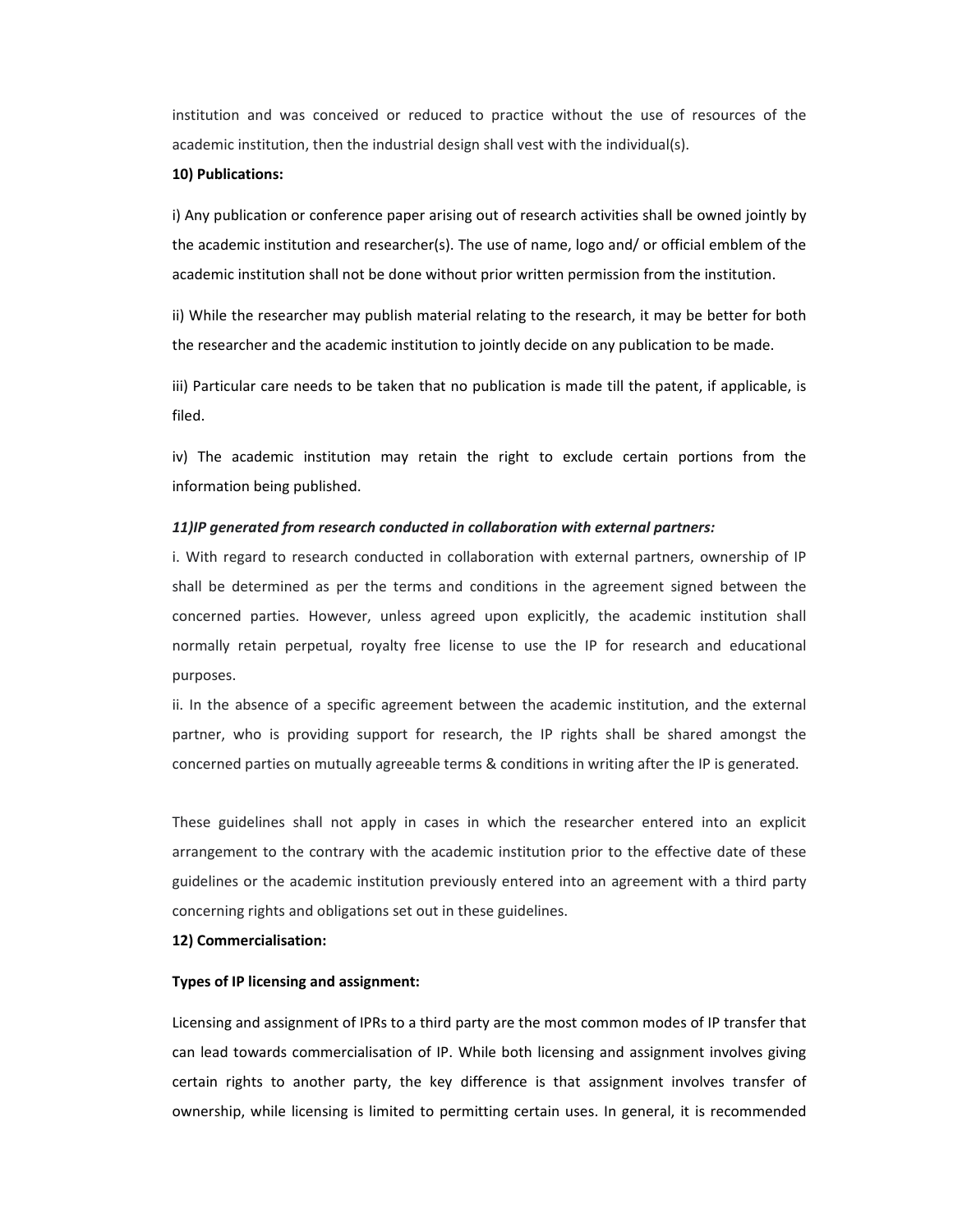that the academic institution should try to use the mechanism of licensing, so that ownership rights on the IP may be retained without hindering the prospects of commercialisation. Given below are some types of licensing that may be used:

1. Exclusive licensing: The licensor licenses the IP solely to one licensee. In other words, the licensee will be the only one authorised by the licensor to use and exploit the IP in question. To the extent possible, exclusive licenses should be avoided.

2. Non-exclusive licensing: The licensor is permitted to enter into agreements with more than one entity for use and exploitation of the IP. In other words, the same IP may be used by different licensees at the same time for the same purpose or for different purposes.

3. Sub‐licensing: This is applicable when a licensee wishes to further license the IP to another party(s). Permissions pertaining to sub-licensing need to be clarified explicitly in the agreement between the academic institution(s)/ researchers and licensee(s).

#### **13) Licensing Agreements and Revenue Sharing**:

When the Intellectual Properties generate revenue, the institute and the inventor will enter in to a mutually agreeable written agreement on revenue sharing depending on the contributions from the institute and the inventor. This is applicable even if the faculty member leaves the institute.

#### **14)Research outputs generated in collaboration with external partners:**

i. The revenue sharing on any IP generated from a partnership between the academic institution and external collaborators may be based on the agreement signed between the academic institution and the external collaborator at the beginning of such collaborations.

ii. In circumstances wherein, the assignee or the licensee has not taken adequate steps for the commercialisation of the academic institution – owned intellectual property, the academic institution may consider revocation of the license and assigning it to another party, after following due process. It is important to add this as a clause in any agreement entered into by the academic institution, with regard to commercialisation of technologies.

#### **15) Sharing of Costs with regard to IP protection:**

The expenses involved in obtaining and maintaining IP protection may be shared between the parties, depending on who owns the IP.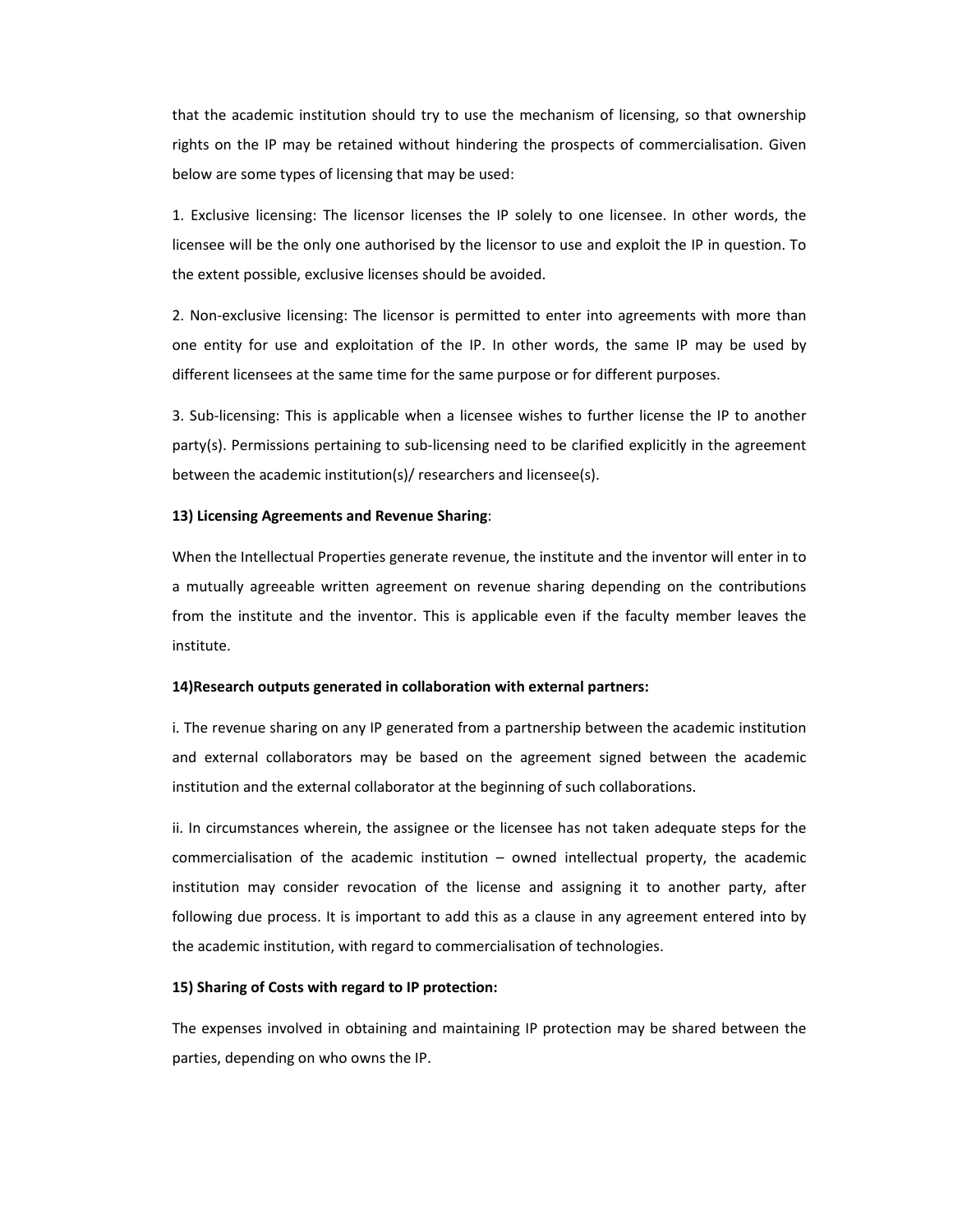#### **16) Limitation of Liability**

All commercialisation agreements shall clearly mention that the academic institution is protected and indemnified from all liability arising from development and commercialisation of the IP.

#### **17) Disputes & Appeals**

i) In case of any dispute, the academic institution may appoint a committee of experts to address the concerns of the aggrieved person(s) and all disputes there under shall be dealt with by this committee.

ii) The decision taken by this committee should be within a prescribed time period (as decided by the academic institution/ committee) from submission of said concern. All the parties shall resolve the disputes through discussion in the committee through everybody's satisfaction.

#### **Consultancy Policy**

VMRF‐DU believes that the research experiences and expertise developed and acquired shall not just be restricted to academics within the University, but also be used to the larger benefit of the society by providing solutions to the industries problems, Corporate sectors and other organizations by the faculty of the University. The faculty can use the research and laboratory infrastructure for providing such a consultancy.

When an industry approaches a faculty or an institute, they shall take required approvals from the University authorities viz. Research Directorate, understand the requirements and arrive at a consultancy fee, all in a transparent and official mode. The institute shall maintain the record of consultancy provided and revenue earned.

After successful completion of the consultancy, the revenue earned shall be deposited as per the institutes standard procedure.

Following activities fall under the category of Consultancy:

 Design or Development of a product/part of a product or augmentation or modification of a product to an industry or an organization outside the University by the faculty of the University.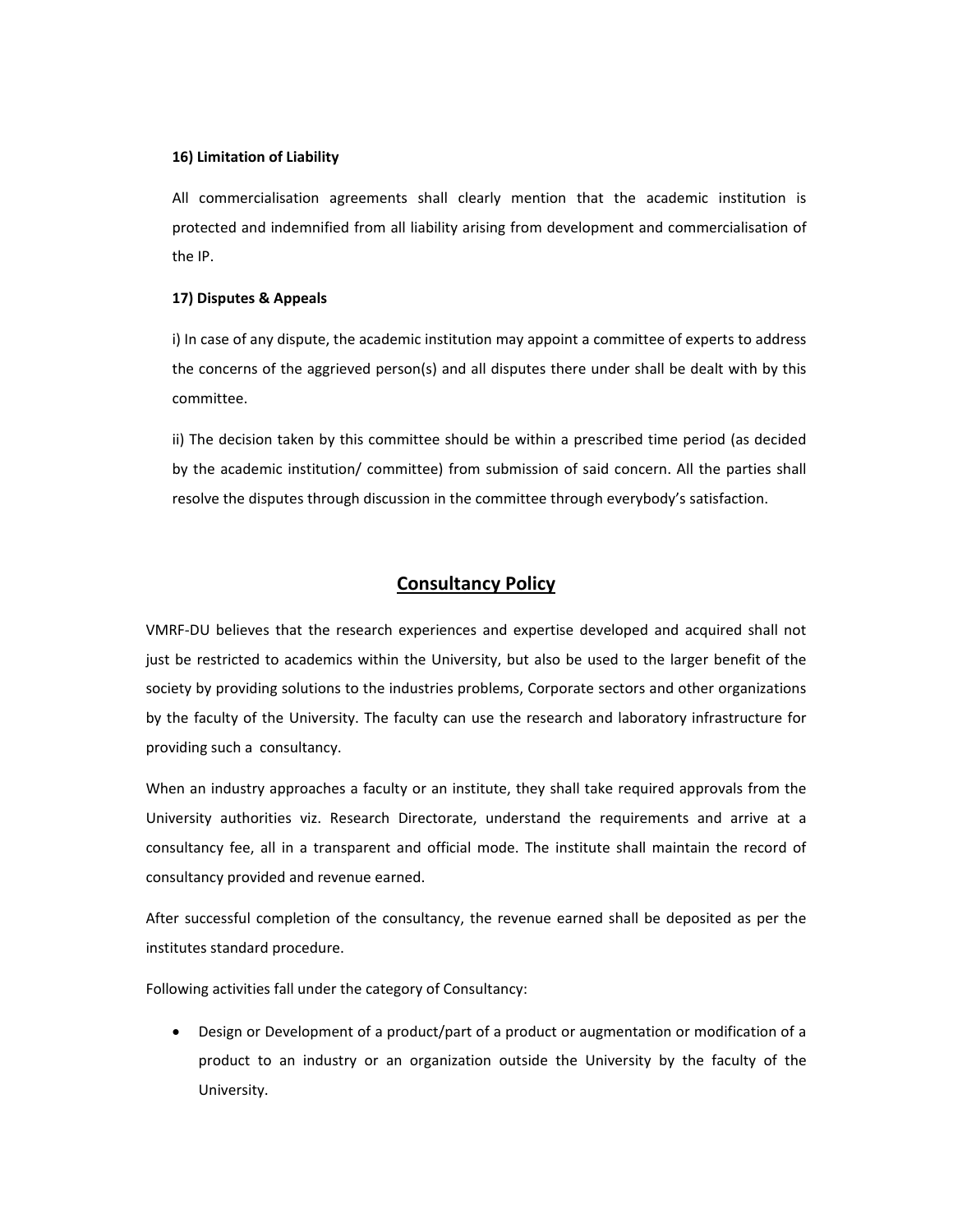- Providing expert opinion or guidance for developing a process to the industry.
- Professional advice given to an external organization or firm/industry.
- Research work undertaken by the faculty to an external organization for development of a product or process or service for a fee.

#### **Consultancy Revenue Sharing:**

- While providing consultancy an Overhead Charges of 10% shall be charged from the industry which will be paid to the University.
- If the faculty provides the consultancy in the college hours, making use of the institutes' research infrastructure, laboratory facilities, computing facilities, the consultancy revenue shall be shared in the ratio of 40% : 60% between the faculty and institute.
- If the faculty provides the consultancy in their personal time, using minimum of the institutes' research infrastructure, laboratory facilities, computing facilities, the consultancy revenue shall be shared in the ratio of 60% : 40% between the faculty and institute.
- The constancy share of the faculty shall be shared among all the faculty and staff involved in providing the consultancy.
- Contingencies incurred, consumables procured etc. shall be accounted from the consultancy revenue generated before sharing.

The consultancy services provided by the faculty/staff to external private industries/organizations in their personal capacity or through University/institute shall strictly follow the conflict of interest rules of the University and declared a prior to entering in to consultancy agreement.

The consultancy services provided by the faculty shall get reflected in their annual performance review.

\_\_\_\_\_\_\_\_\_\_\_\_\_\_\_\_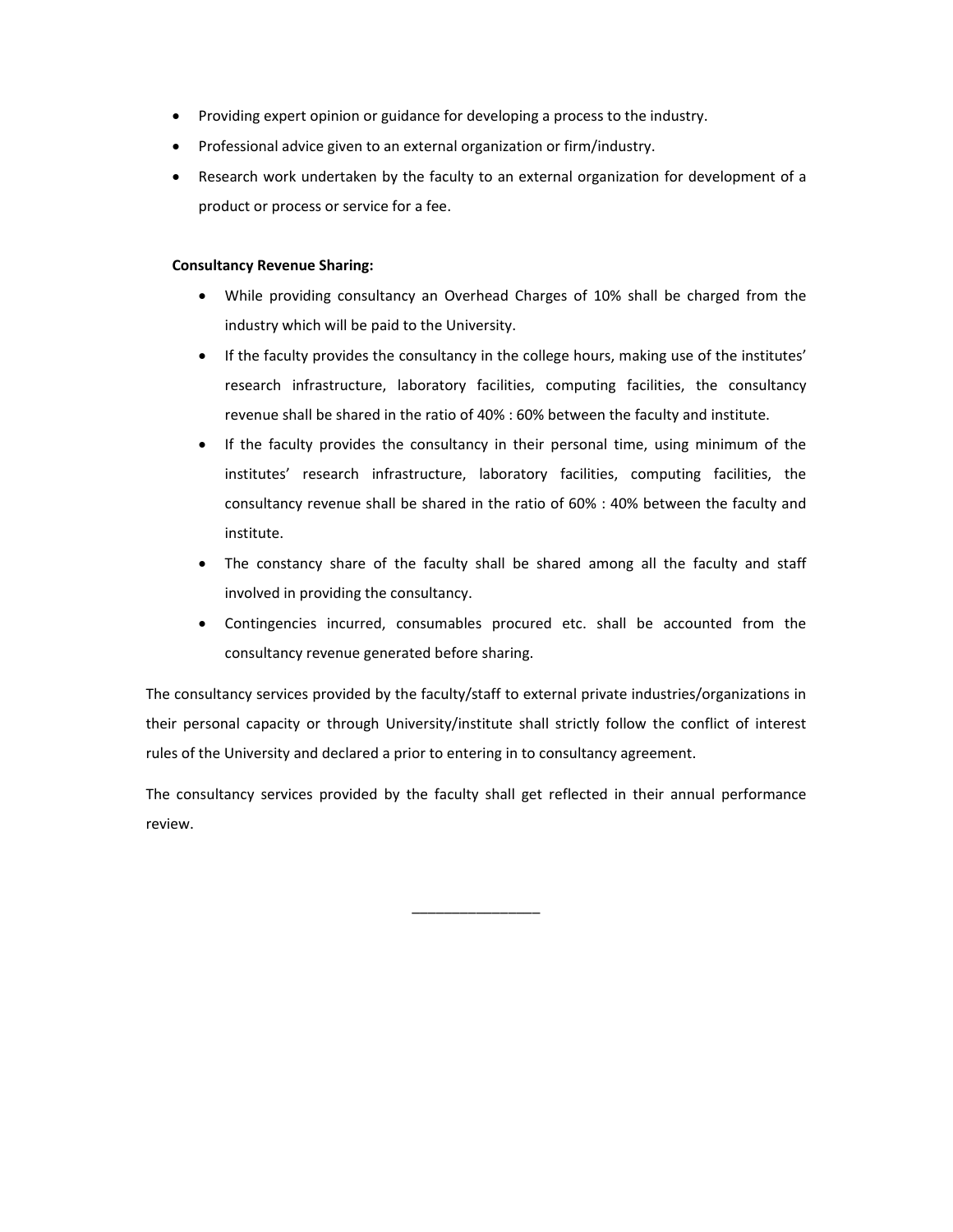

# VMRF(DU)Intellectual Property Rights (IPR)POLICY

# 2019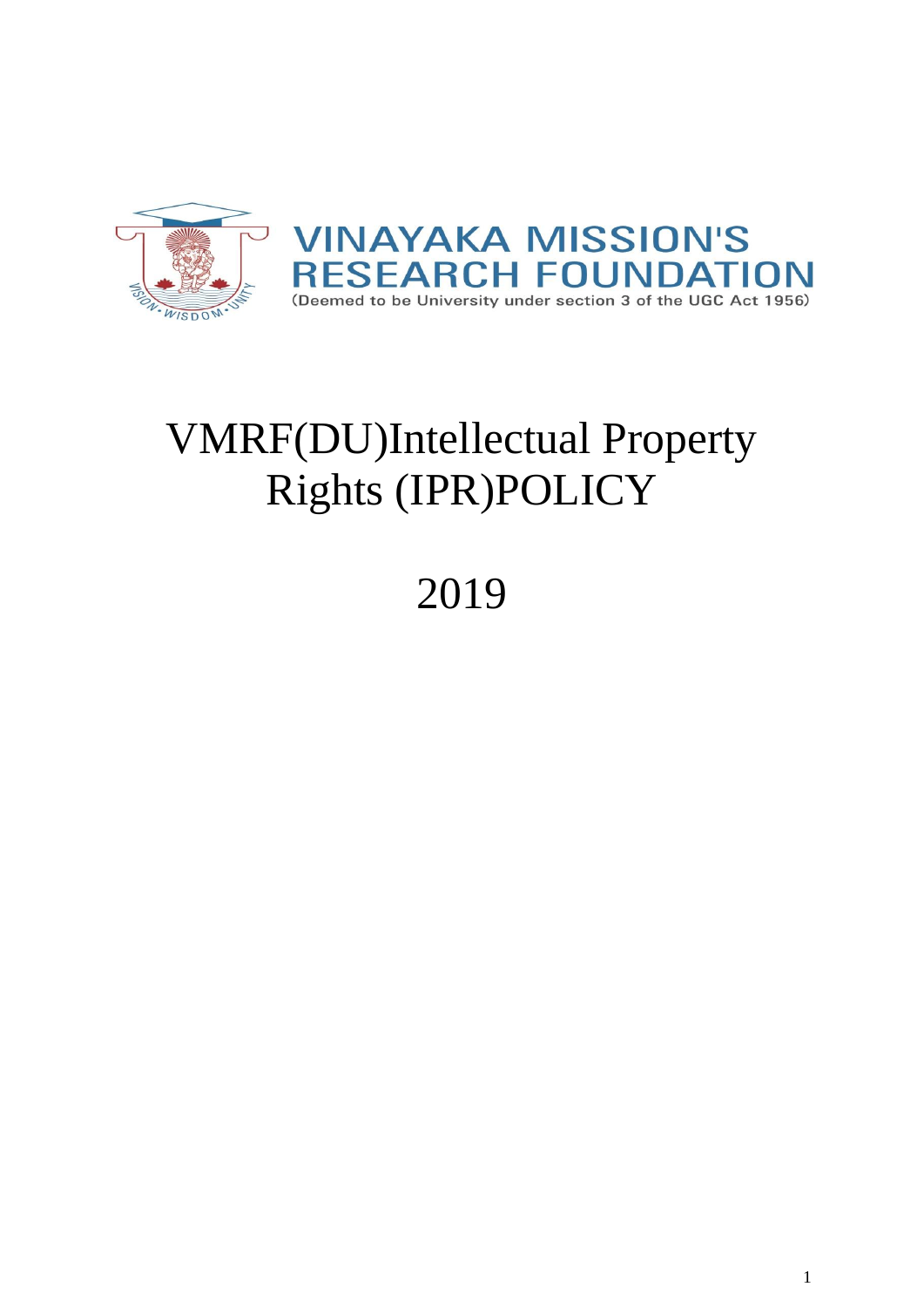# **Table of Contents**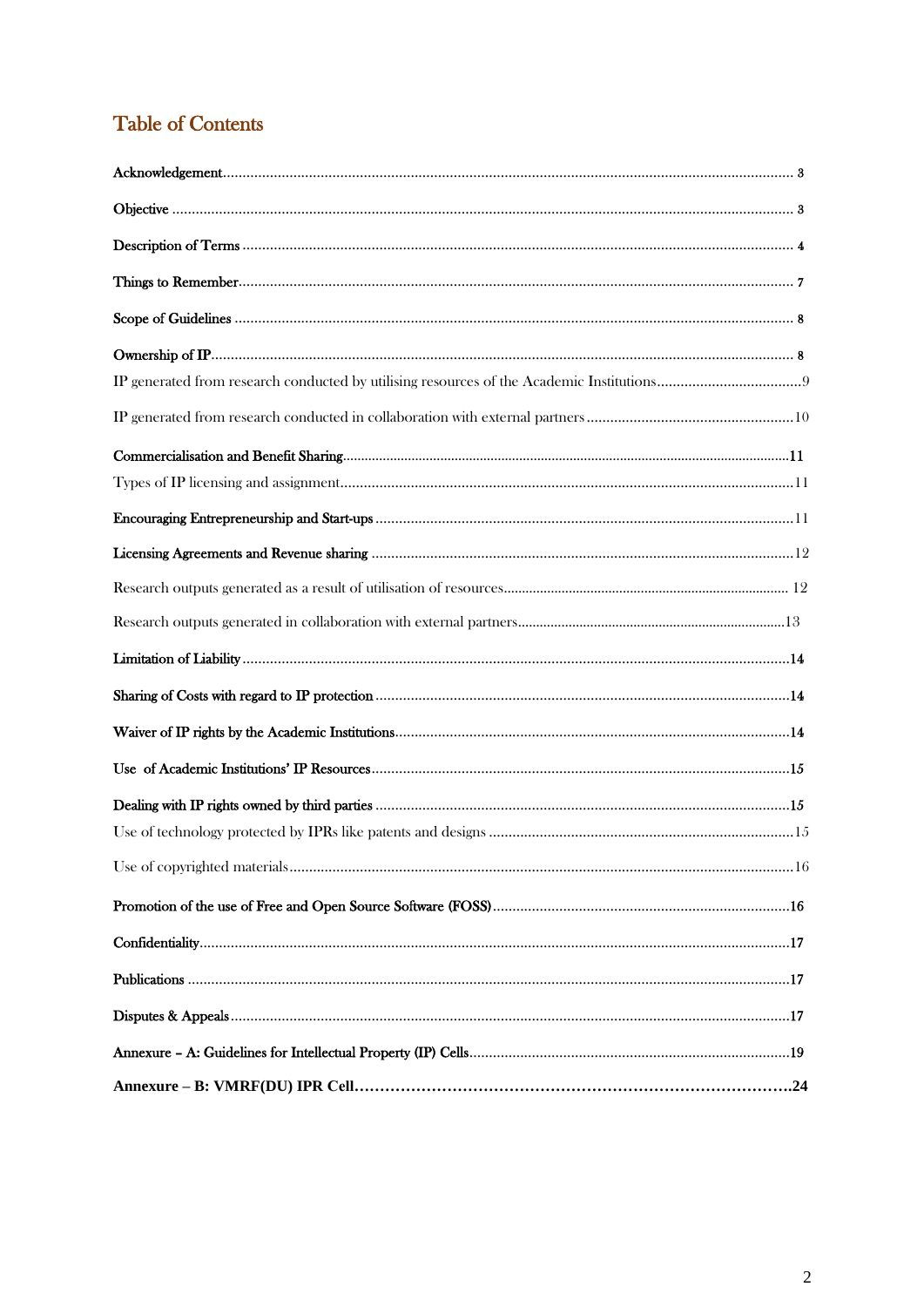## Acknowledgement

The model guidelines on implementation of IPR policy in Academic Institution, have been prepared by Cell for IPR Promotion & Management (CIPAM). The provisions of these model guidelines are based on the "Guidelines on Developing Intellectual Property Policy for Universities and R&D Organizations, WIPO, Geneva" and other existing intellectual property policies of several universities, published on the WIPO website.

The youth today is the key to creating, nurturing, building and strengthening creativity and innovation. Student-focused policies ensure that change is initiated and supported by students, especially in light of envisioning a young and healthy start-up ecosystem. The R&D facilities, infrastructure and other amenities provided by the academic institutions, offer a platform for students to build and sustain a creative and innovative environment.

The ultimate goal of these model guidelines is to promote student-led startups and ventures to protect and respect intellectual property. Additionally, these guidelines are not intended to override the best practices already followed by most of the academic institutions. The use of these guidelines is intended to complement the existing intellectual property laws of India. All academic institutions are free to adopt and/or implement subsequent process of policy implementation, as well as propose further strategies for the same.

CIPAM-DPIIT expresses its appreciation to the IP experts from the following institutions – Indian Institute of Management (IIM), Bangalore, Indian Institute of Technology (IIT), Delhi, National Law University, Delhi and Patent Information Centre (PIC), Chandigarh, for providing their valuable inputs during the course of review of the model guidelines. These guidelines were adopted as VMRF-DU guidelines.

## **Objective**

Intellectual property (IP) refers to creations of the mind: inventions; literary and artistic works; and symbols, names and images used in commerce. IP is protected in law by, for example, patents, copyright and trademarks, also called as Intellectual Property Rights (IPRs), which enable people to earn recognition or financial benefit from what they invent or create.

An intellectual property rights policy is the cornerstone of innovation and creativity for academia. It provides structure, predictability, and a framework for talented minds to do what they do best: create and innovate.

The overall aim of Model Guidelines on Implementation of IPR Policy for AcademicInstitutions is to nurture the spirit of innovation and translate these into products, processes, andservices for commercial exploitation in wider public good. The aim is to contribute in

transforming industry and society, by delivering research-led education, promoting innovation, collaboration and fostering human values.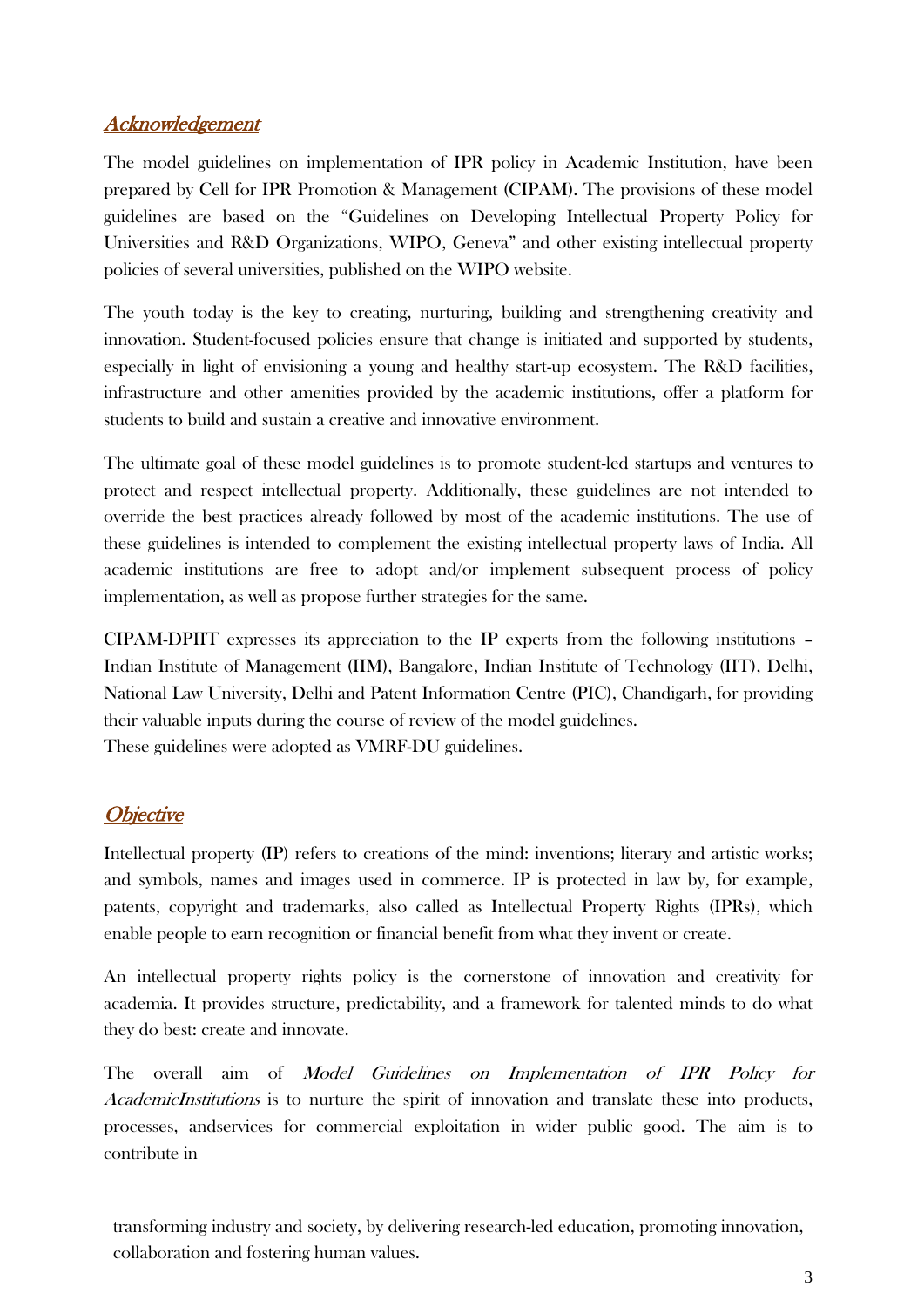These model guidelines have the following objectives:

- i) To provide a framework to foster innovation and creativity in the areas of technology, sciences, and humanities by nurturing new ideas and research, in an ethical environment.
- ii) To protect intellectual property (IP) rights generated by faculty/ personnel, students, and staff of the academic institution, by translating their creative and innovative work into IP rights.
- iii)To lay down an efficient, fair, and transparent administrative process for ownership control and assignment of IP rights and sharing of revenues generated by IP, created and owned by the academic institution. Additionally, in cases of government funded research, the inventor(s)/ organization(s) should disclose their IP filings to the Government Agency(s) that have funded their research.
- iv) To promote more collaborations between academia and industry through better clarity on IP ownership and IP licensing.
- v) To create a mechanism for knowledge generation and its commercial exploitation. The purpose of IP commercialization is also to augment the financial self-sustenance goals of the academic institution & its labs and to reward faculty and researchers.
- vi) To establish an IP cell for supporting all innovation, creativity and IPR related endeavors of students, research scholars and faculty members. This IP cell will be the nodal agency to implement the mandate of the draft guidelines for IP cells (as provided under Annexure – A).

## Description of Terms

**Author:** An author is as defined under Section 2(d) of the Copyright Act,  $1957$ .

Collaborative Activity: is the research undertaken by the personnel in academic institution, incooperation with industry and/or another researcher(s), who are not the personnel from the academic institution.

- (3) In relation to artistic work other than a photograph, the artist;
- (4) In relation to photograph, the person taking the photograph, the artist;
- (5) In relation to a cinematograph film or sound recording, the producer; and
- (6) In relation to any literary, dramatic, musical or artistic work which is computer- generated, the person who causes the work to be created.

 $1$  Section 2(d) defines author, it says "Author" means  $-$ 

<sup>(1)</sup> In relation to a literary or dramatic work, the author of the work;

<sup>(2)</sup> In relation to a music work, the composer;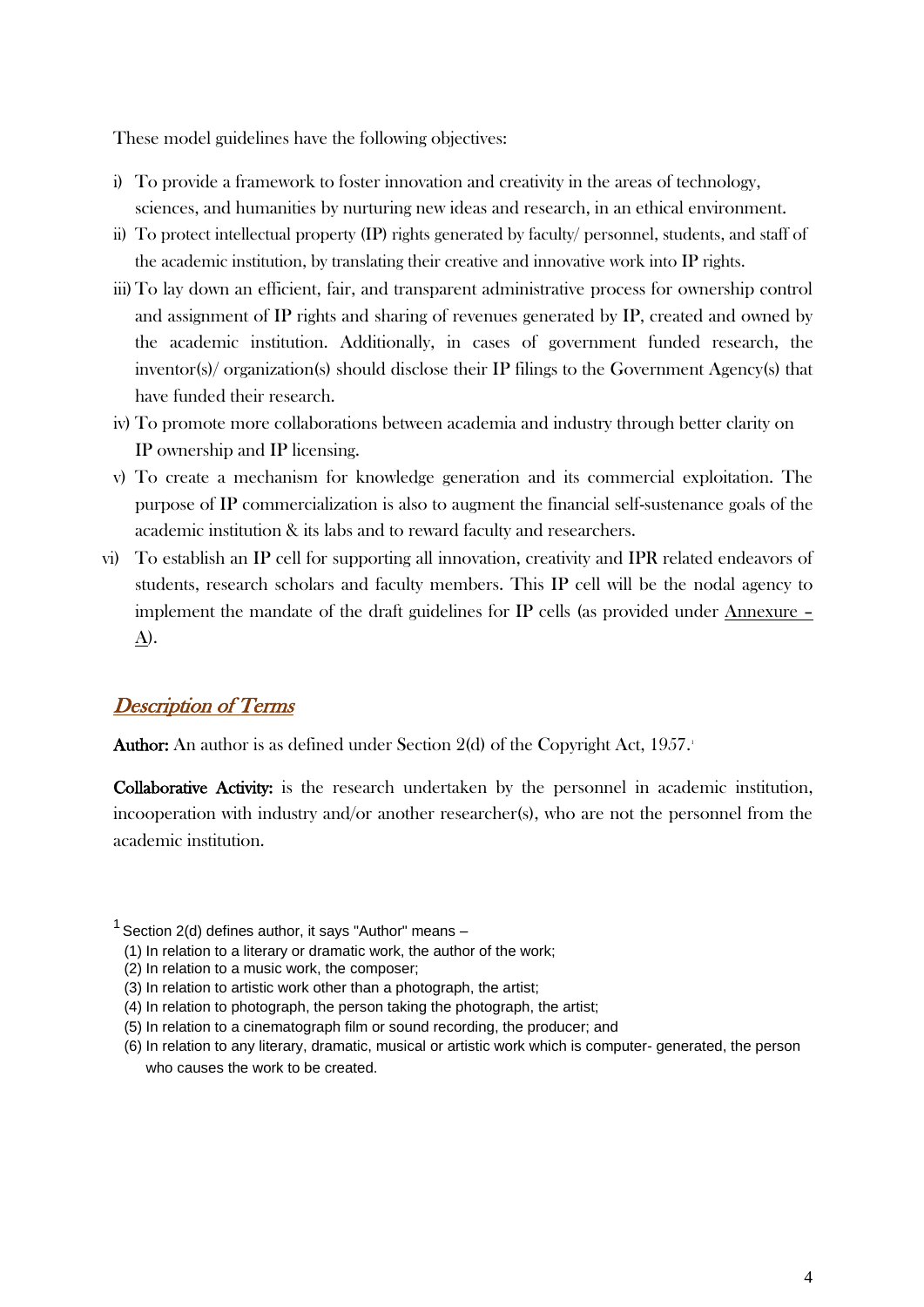Creator: means the researcher who contributed to the creation of the Intellectual Property (IP)(essentially copyrights, designs, etc.).

External Partners: includes Government of India, State Government(s), Local Self-Governments, Government Departments, Foreign Governments, International Organizations, Public Sector Undertakings (PSUs), all types of Private Sector Organizations, Multinational Corporations, Non-Governmental Organizations, and/or other institutions that provide research projects or consultancy assignments to researchers on regular or irregular basis; or any combination(s) of the above.

Moral Rights: Moral rights are enshrined under the aegis of Section 57 of the Copyright Act, 1957.<sup>2</sup> They are the author's or creator's special rights which include: the right to paternity and the right to integrity.

Intellectual Property: Intellectual Property, as provided under Article I of the Agreement onTrade Related Aspects of Intellectual Property Rights (TRIPS), refers to all categories of intellectual property that are subject of Sections 1 to 7 of Part II of the TRIPS Agreement.

Intellectual Property Rights: means ownership and associated rights relating to aforementionedIntellectual Property, either registered or unregistered, and including applications or rights to apply for them and together with all extensions and renewals of them, and in each and every case, all rights or forms of protection having equivalent or similar effect anywhere in the world. The IPRs recognized in India are broadly listed below:

Patent: As defined under Section 2(m) of the Patents Act, 1970.

Copyright: Copyright is a right given to creators of literary, dramatic, musical and artistic works and producers of cinematograph films and sound recordings. Works are as defined under the Copyright Act, 1957.

- (1) Independently of the author's copyright and even after the assignment either wholly or partially of the said copyright, the author of a work shall have the right –
	- (a) to claim authorship of the work; and
	- (b) to restrain or claim damages in respect of any distortion, mutilation, modification or other act in relation to the said work which is done before the expiration of the term of copyright if such distortion, mutilation, modification or other act would be prejudicial to his honour or reputation: Provided that the author shall not have any right to restrain of claim damages in respect of any adaptation of a computer programme to which clause (aa) of sub-section (1) of section 52 applies. Explanation.—Failure to display a work or to display it to the satisfaction of the author shall not be deemed to be an infringement of the rights conferred by this section.
- (2) The right conferred upon an author of a work by sub-section (1), other than the right to claim authorship of the work, may be exercised by the legal representatives of the author.

 $2$  Section 57 – Author's special right: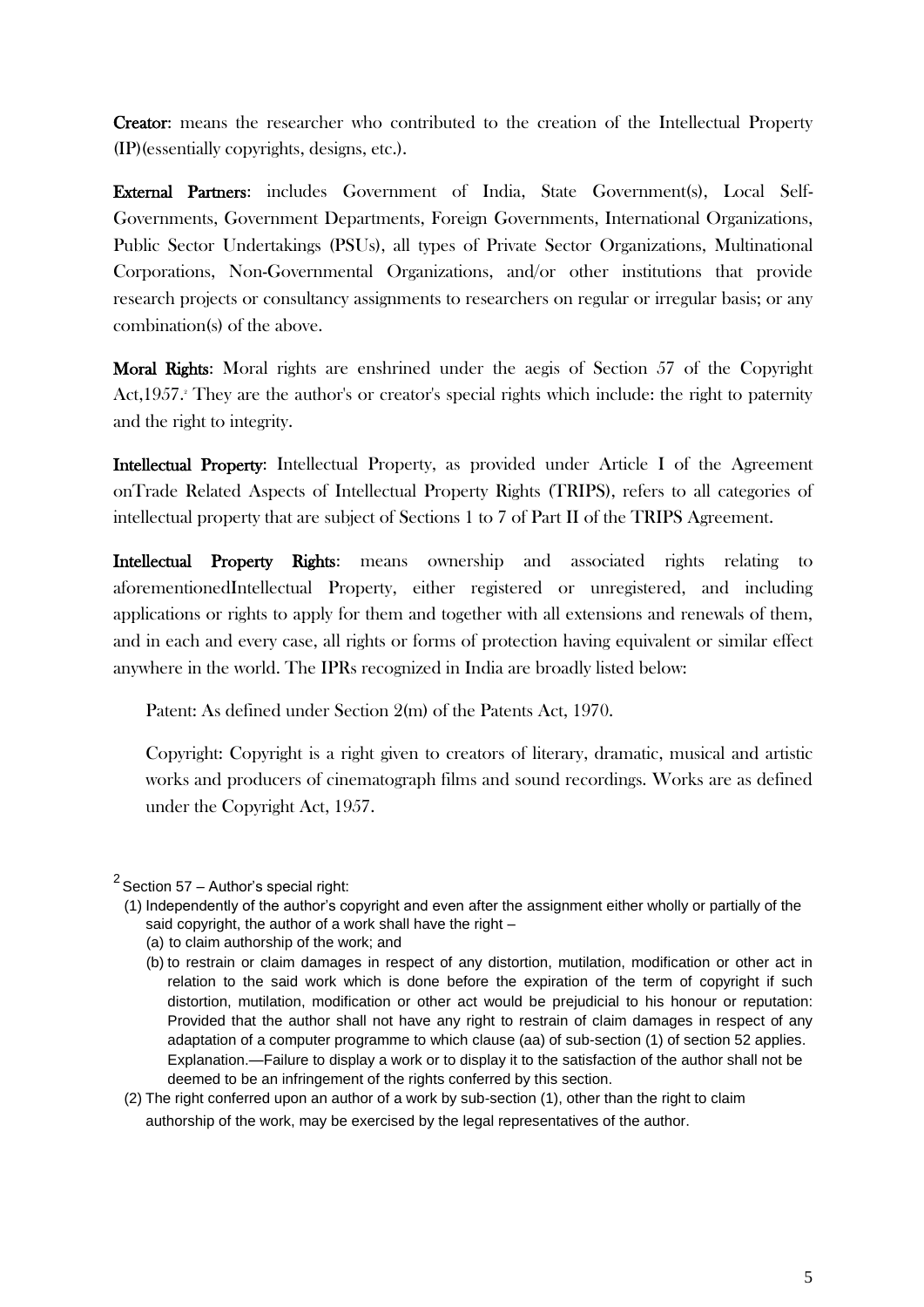Trade Mark: As defined under Section 2(zb) of the Trade Marks Act, 1999.

Design: As defined under Section 2 (d) of the Designs Act, 2000.

Semiconductor Integrated Circuit: As defined under Section 2(r) of the Semiconductor Integrated Circuits Layout Design Act, 2000.

Plant Variety: It is governed by the Protection of Plant Variety and Farmers Rights Act, 2001. It recognizes the contributions of both commercial plant breeders and farmers in plant breeding activity and also supports the specific socio-economic interests of all the stakeholders including private, public sectors and research institutions, as well as resourceconstrained farmers.

Geographical Indication: As defined under Section 2 (e) of the Geographical Indications Act, 1999.

Inventor: means the researcher who contributed to the creation of the Intellectual Property(essentially patents).

Research: Ownership rights over IP generated in academic institutions may vary as per source offunding, for the research through which IP was generated. Hence, it is important to understand the different contexts in which IP may be generated within the academic institutions. Some of the important contexts in which they produce IP are:

- 1. Research undertaken by a researcher in the normal course of his/her engagement/ appointment with the academic institution, utilising resources of the institution. This includes, but is not limited to, use of space, facilities, materials, or other resources of the academic institution, specific monetary support for research through grants or fellowships, funds for procuring books/ equipment or materials for specific research projects, and creation/ modification of infrastructure like labs for the specific needs of research.
- 2. Research undertaken by a researcher in collaboration with an external partner. This support from external partners includes, but is not limited to, specific monetary support given for research through grants or fellowships.

#### Researcher: means;

- i) persons employed by the academic institution, including student employees and technical staff;
- ii) students, including undergraduate, postgraduate, doctoral and post-doctoral students of the academic institution;
- iii) any persons, including visiting scientists;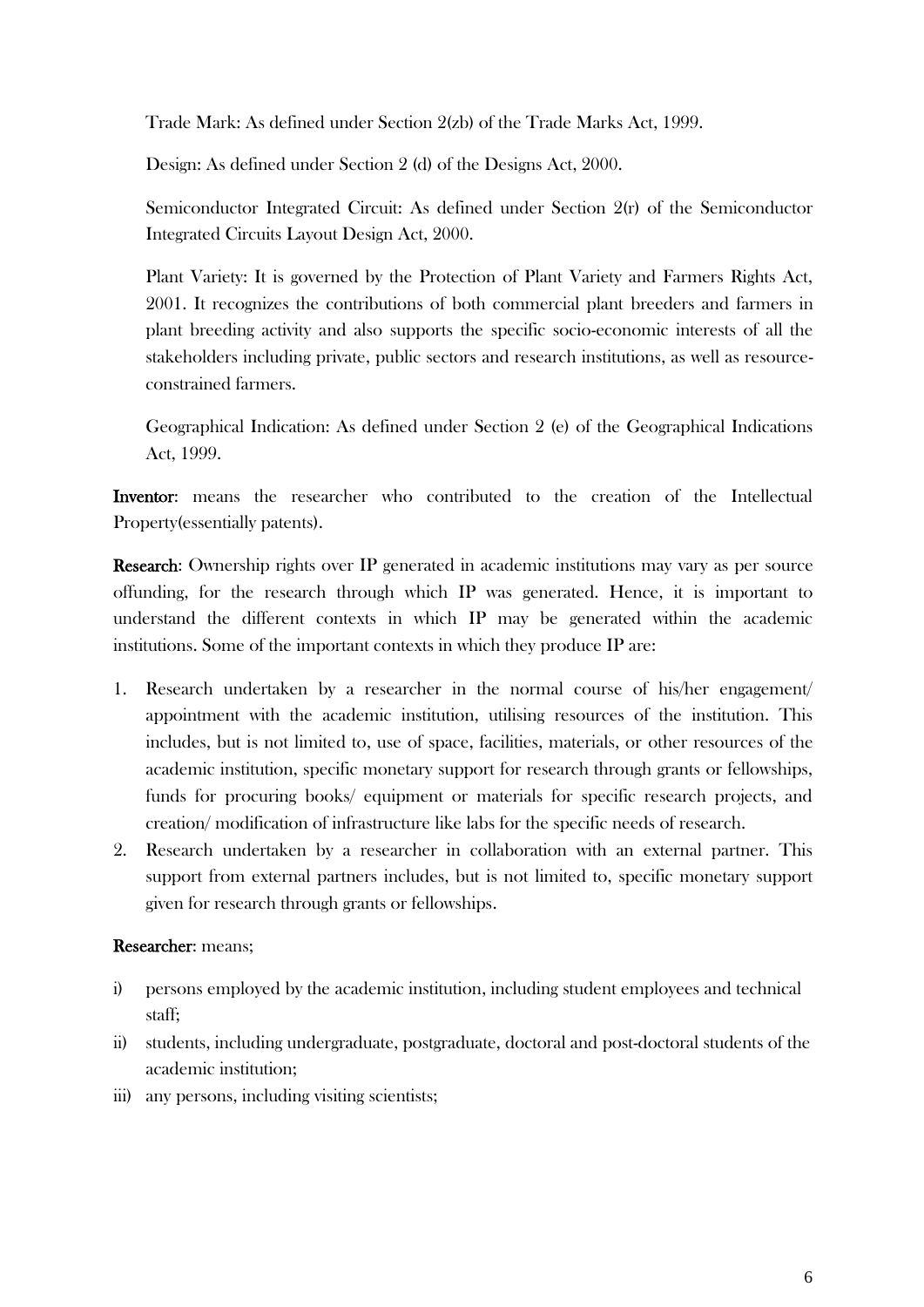iv) who use the resources of the academic institution and who perform any research task at the academic institution or otherwise participate in any research project(s) administered by the academic institution, including those funded by external sponsors. Wherever different conditions are applicable for any of the sub-categories of researchers, they are specifically mentioned in the guidelines.

Research Agreement: May refer to Research Service Agreement, Cooperative Research andDevelopment Agreement, Material Transfer Agreement, Confidentiality Agreement, Consultancy Agreement and any other type of agreement concerning research pursued by researchers and/or IP created at the academic institution.

Royalty: It is the payment made to an inventor/author or an institution for legal use of a patentedinvention or any intellectual property when licensed.

Sufficient Disclosure: It means providing a detailed description of features essential for carryingout the invention, in order to render it apparent how to put the invention into practice to a person skilled in the art.

#### Things to Remember

- (i) Publication/ Display in Public Exhibition of Invention before Filing for Patent: Generally,<sup>3</sup>an invention, if published or publicly displayed cannot be patented, as such publication or public display leads to lack of novelty.
- (ii) Inventions/ Innovations that cannot be patented: Innovations/ Inventions falling under the category of Sections 3 and  $4<sup>i</sup>$  of the Indian Patents Act, 1970 cannot be patented in India.
- (iii) Acts that do not constitute copyright infringement: Section 52 of the Indian Copyright Act,1957, specifically state certain acts as not being infringement of copyright. The "doctrine of fair dealing" envisaged under section 52 of the Indian copyright law allows certain use(s) of copyrighted works in special cases such as: private use for the purpose of education, research, critique, review, etc.
- (iv) Attribution or Citation should be done wherever references have been sourced from other work(s): Copying or using any work from an already published or non-published work,

 $^3$ Under certain circumstances, the Indian Patents Act, 1970, provides a grace period of 12 months for filing of patent application from the date of its publication in a journal or its public display in an exhibition organized by the Government or disclosure before any learned society or published by the applicant. The detailed conditions are provided under Chapter VI of the Patent Act (Sections 29 – 34).

 $4$  Sections 3 and 4 of the Indian Patents Act, 1970, specifically state exclusions to what cannot be patented in India. They are:

Section 3 – What are not inventions

Section 4 – Inventions relating to atomic energy not patentable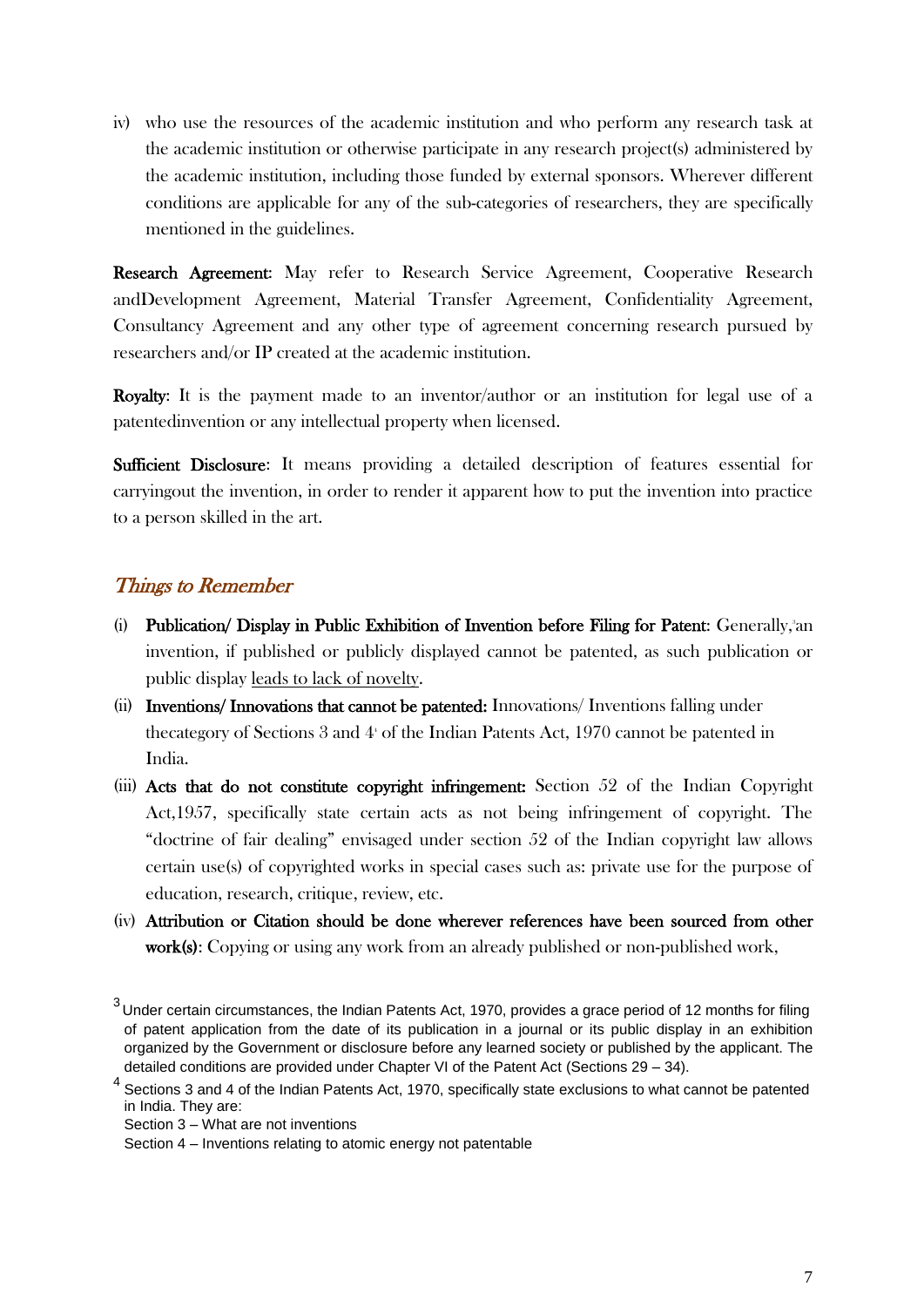whether digital or in physical form, should be rightly attributed and referenced to the original source. Unless allowed as "fair dealing", copying should not be done without obtaining required permissions/ licences from the author/ creator. Remember, plagiarism is not only immoral, it is also illegal.

- (v) Keep a record of all legal and related documents: All agreements which are to be enteredinto with co-creators/ inventors / third parties should be documented properly to establish the ownership of any IP created. Additionally, keep a record of all documents relating to the IP, since the expressed inception of the idea.
- (vi) Rain check regarding names/ brands before choosing a trade mark: A prior public searchfor trademarks would prove beneficial before choosing a name or a brand name. This would aid in checking whether the same has been registered already as a trade mark.

## Scope of Guidelines

- (i) These guidelines shall apply to all Intellectual Property created at the academic institution, as well as, all IP rights associated with them, from the date of implementation of these guidelines.
- (ii) These guidelines shall apply to all researchers who have established legal relationship with the academic institution, based on which the researcher is bound by these guidelines. Such a legal relationship may arise pursuant to the provision of law, collective agreement or individual agreement (may refer to employment/ retainership contract/ pursuance of studies or any other legal arrangement).
- (iii) These guidelines shall not apply in cases in which the researcher entered into an explicit arrangement to the contrary with the academic institution prior to the effective date of the guidelines, or the academic institution previously entered into an agreement with a third party concerning rights and obligations set out in these guidelines.

## Ownership of IP

The ownership rights on IP may vary according to the context in which the concerned IP was generated. In this regard, a two-tier classification is suggested for adoption: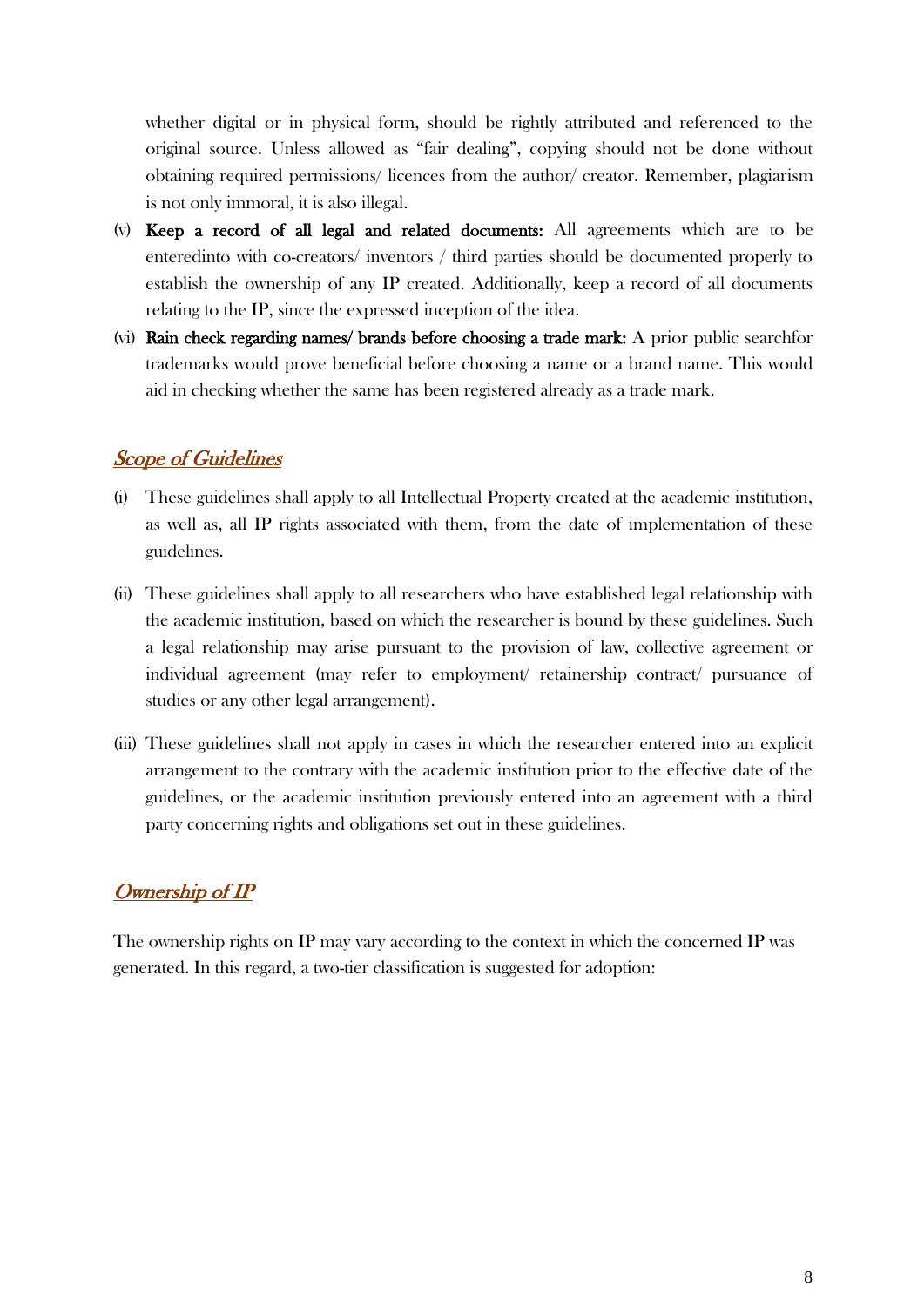## IP generated from research conducted by utilising resources of the Academic Institution

#### I. PATENTS

- i. All inventions whether made by student/ researcher/ faculty (in furtherance of their responsibilities with the academic institution), developed by utilising the resources of the academic institution, or with the mix of funds, resources and/or facilities of the academic institution, shall ordinarily be vested with the academic institution.
- ii. If the academic institution determines that an invention was made by an individual(s) on his/her own time and unrelated to his/her responsibilities towards the academic institution and was conceived or reduced to practice without the use of resources of the academic institution, then the invention shall vest with the individual(s)/ inventor(s).

#### II. COPYRIGHT

- i. The ownership rights in scholarly and academic works generated utilising resources of the academic institution, including books, articles, student projects/dissertations/ theses, lecture notes, audio or visual aids for giving lectures shall ordinarily be vested with the author(s).
- ii. The ownership rights in lecture videos or Massive Open Online Courses (MOOCs), films, plays, and musical works, institutional materials including, but not limited to, course syllabi, curricula, exam questions, exam instructions, and papers/ reports specifically commissioned by the academic institution, shall ordinarily be vested with the academic institution. The moral rights shall continue to vest with the author(s) wherever applicable.

#### III. TRADE MARKS

- i. The ownership rights in all trademarks involving the academic institution shall ordinarily be vested with the academic institution. The academic institution may formulate necessary guidelines regarding the usage of the name of the academic institution through their trade mark.
- ii. If the academic institution determines that the creator of the trade mark was created by an individual(s) on his/ her own time and unrelated to his/ her responsibilities [e.g. name of a company/ start-up venture by the student(s)], then the right to the same shall ordinarily be vested with the said individual(s).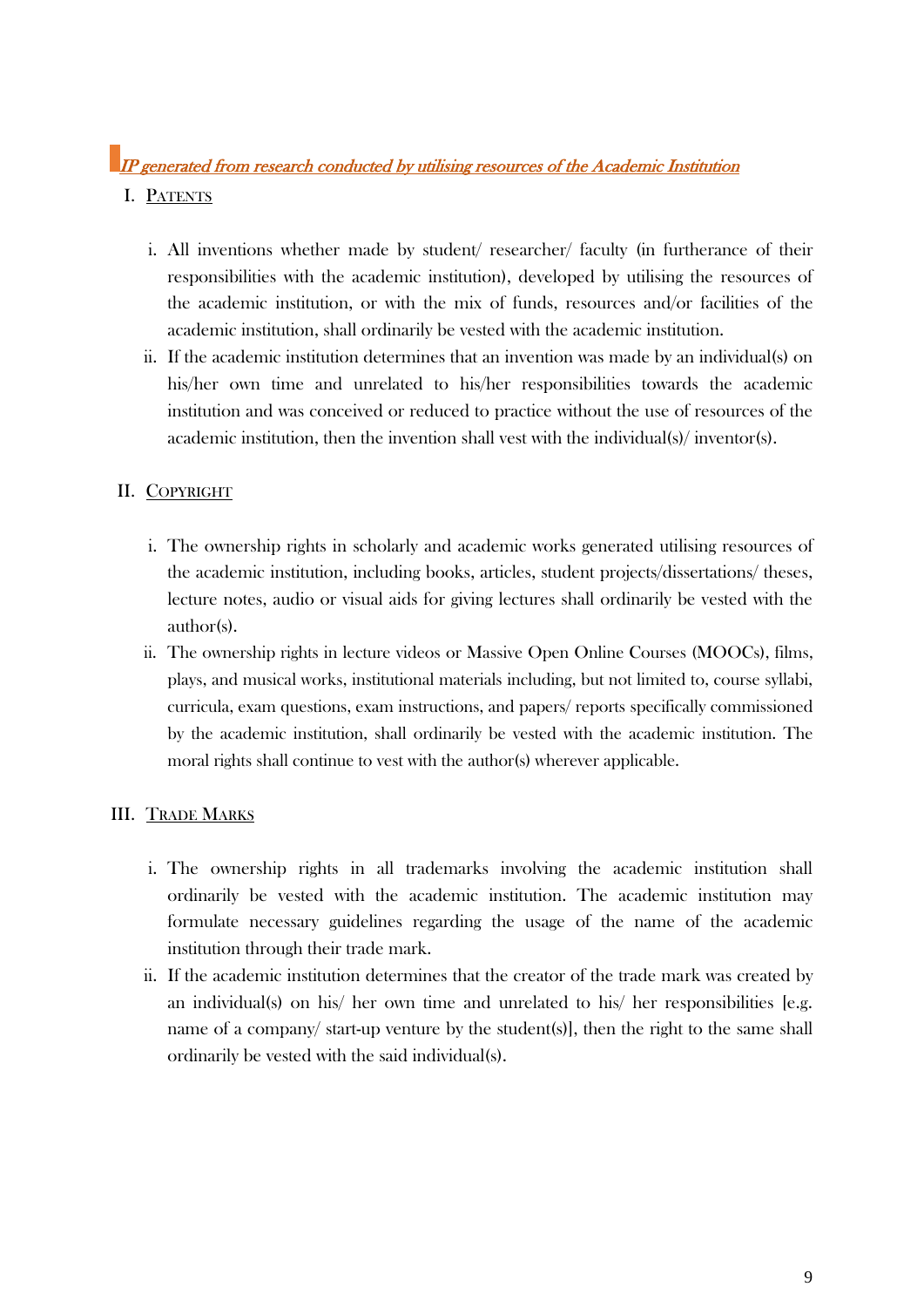#### IV. INDUSTRIAL DESIGNS

- i. All industrial designs whether made by student/ researcher/ faculty (in furtherance of their responsibilities with the academic institution) developed by utilising the resources of the academic institution, or with the mix of funds, resources and/or facilities of the academic institution, shall ordinarily be vested with the academic institution.
- ii. If the academic institution determines that the industrial design was created by an individual(s) on his/her own time and unrelated to his/her responsibilities towards the academic institution and was conceived or reduced to practice without the use of resources of the academic institution, then the industrial design shall vest with the individual(s).

#### V. SEMICONDUCTOR INTEGRATED CIRCUITS AND PLANT VARIETY

- i. The ownership rights over integrated circuits and plant varieties, with the utilization of resources of the academic institution, shall vest with the academic institution.
- ii. If the academic institution determines that the semiconductor integrated circuit layout design or plant variety was created by an individual(s) on his/her own time and unrelated to his/her responsibilities towards the academic institution and was conceived or reduced to practice without the use of resources of the academic institution, then the semiconductor integrated circuit layout design or plant variety shall vest with the individual(s).

## **IP** generated from research conducted in collaboration with external partners

- i. With regard to research conducted in collaboration with external partners, ownership of IP shall be determined as per the terms and conditions in the agreement signed between the concerned parties. However, unless agreed upon explicitly, the academic institution shall normally retain perpetual, royalty free license to use the IP for research and educational purposes.
- ii. In the absence of a specific agreement between the academic institution, and the external partner, who is providing support for research, the IP rights shall be shared amongst the concerned parties, similar to the royalty proportion set out under "Licensing and Revenue Sharing" section in these model guidelines.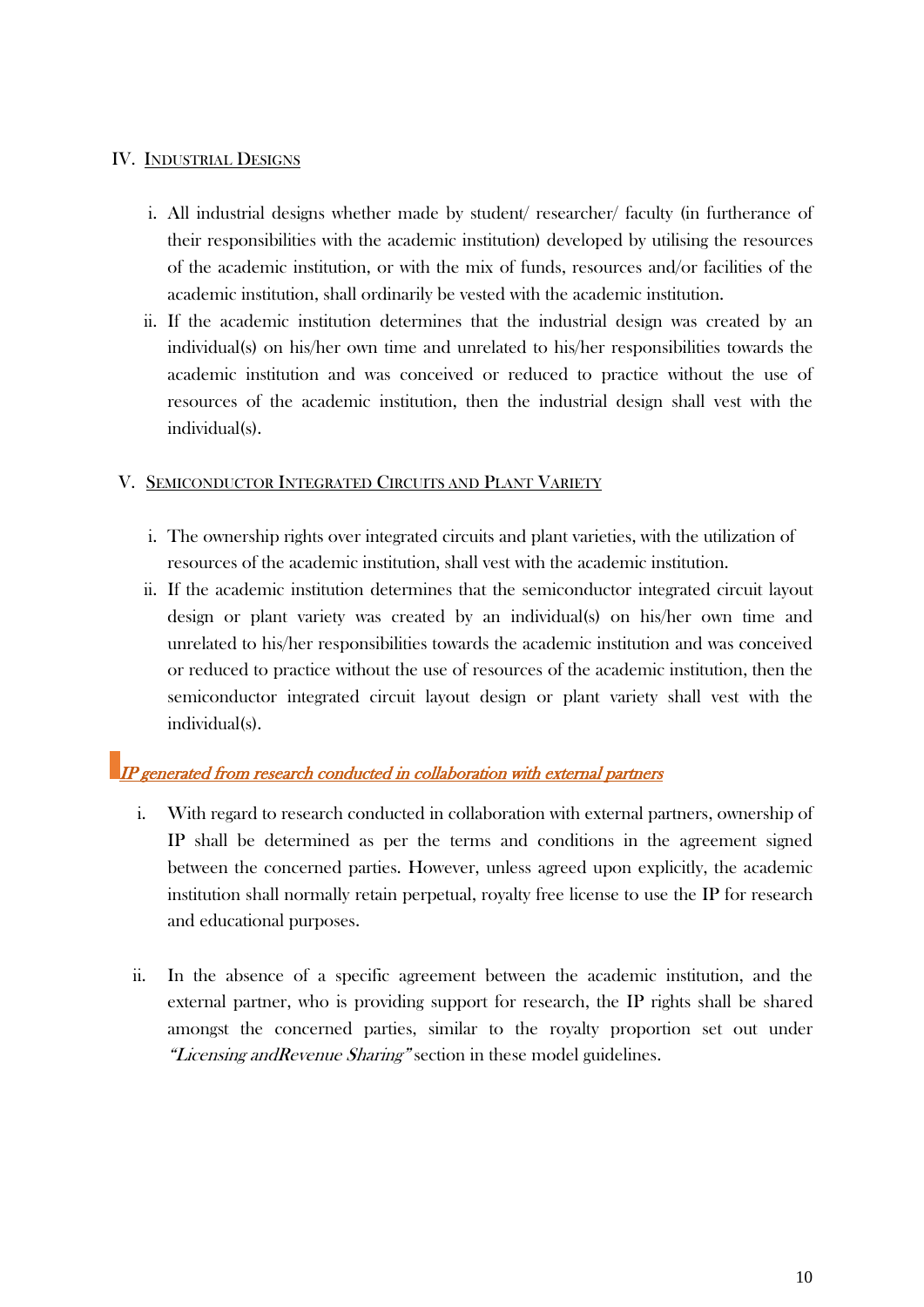## Commercialisation and Benefit Sharing

## $\blacksquare$ Types of IP licensing and assignment

Licensing and assignment of IPRs to a third party are the most common modes of IP transfer that can lead towards commercialisation of IP. While both licensing and assignment involves giving certain rights to another party, the key difference is that assignment involves transfer of ownership, while licensing is limited to permitting certain uses.

In general, it is recommended that the academic institution should try to use the mechanism of licensing, so that ownership rights on the IP may be retained without hindering the prospects of commercialisation. Given below are some types of licensing that may be used:

- 1. Exclusive licensing: The licensor licenses the IP solely to one licensee. In other words, thelicensee will be the only one authorised by the licensor to use and exploit the IP in question. To the extent possible, exclusive licenses should be avoided.
- 2. Non-exclusive licensing: The licensor is permitted to enter into agreements with more thanone entity for use and exploitation of the IP. In other words, the same IP may be used by different licensees at the same time for the same purpose or for different purposes.
- 3. Sub-licensing: This is applicable when a licensee wishes to further license the IP to anotherparty(s). Permissions pertaining to sub-licensing need to be clarified explicitly in the agreement between the academic institution(s)/ researchers and licensee(s).

Given the abundance of creativity and innovation taking place at academic institutions and diversity of the creation or innovation so generated, the academic institution may combine elements of the aforementioned types of licensing or use other forms of licensing, such as – know-how licensing, etc.

## Encouraging Entrepreneurship and Start-ups

To promote and encourage entrepreneurial activities by its staff, the academic institution, may reassign, under an agreement, its ownership of an intellectual property to the inventor(s) or creator(s) of the property, who opt to market, protect and license it on their own with minimal involvement of the academic institution. The fees to be paid to the academic institution by the assignee consist of all patenting and licensing expenses and appropriate amount of royalties, equity or other value received by the inventor(s) or creator(s).

The academic institution would endeavour to exploit the IP either by itself or by commissioning an agency to bring to fruition the IP produced by its personnel. The inventor(s)/creator(s) may seek the academic institution, to assign the rights to them after a certain holding period.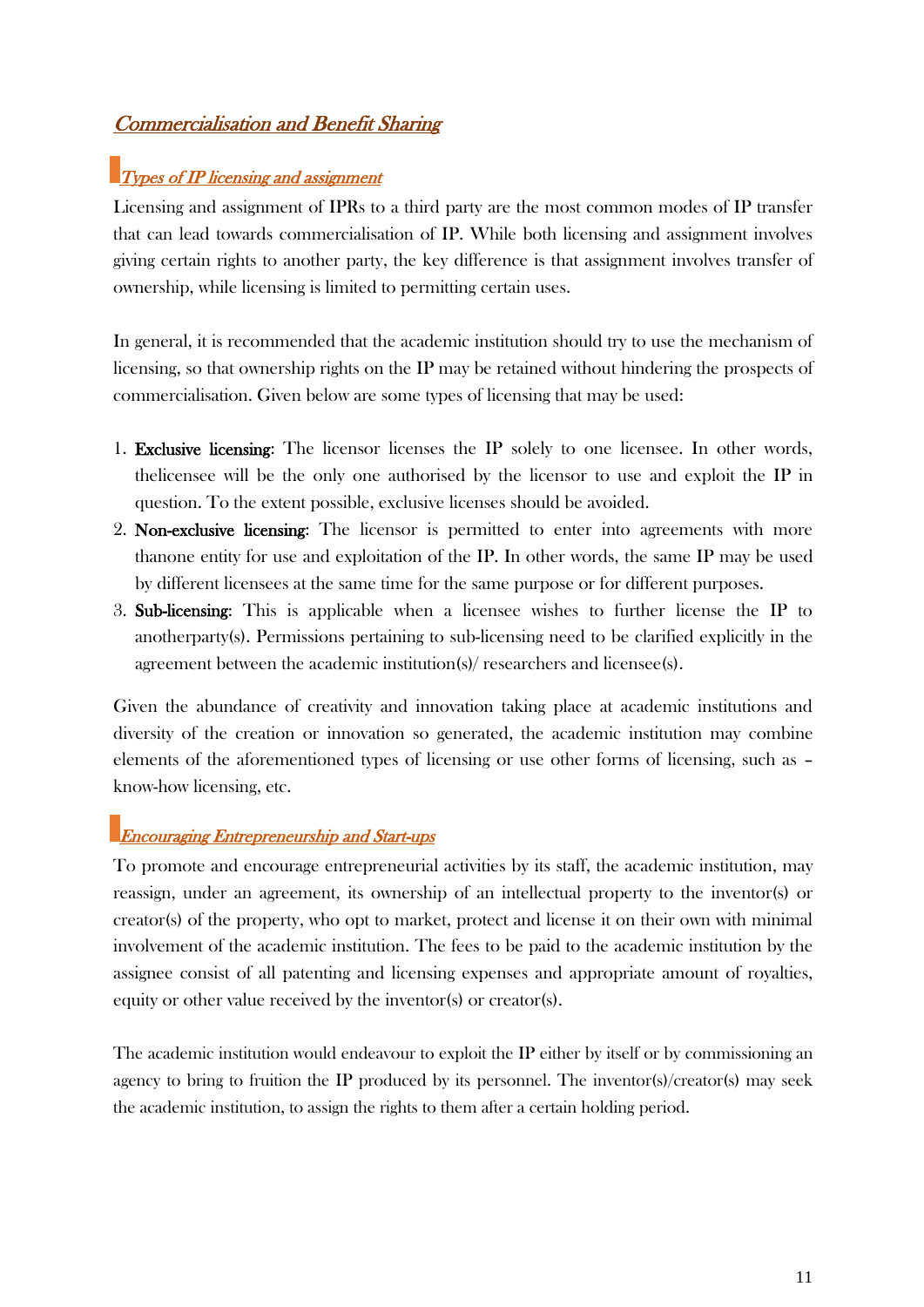To promote a start-up/ venture set up by a researcher, it may be exempted from any upfront fee and/or royalty accrued to the academic institution for a certain period.

## **Licensing Agreements and Revenue Sharing**

Research outputs generated as a result of utilisation of resources of the Academic Institution

- i. The academic institution is free to enter into revenue sharing agreement(s) with the researcher(s), in cases of commercialisation of innovation(s), creation(s), etc., as per the advice of the IP cell. The details of revenue sharing may be decided, based on the type of IP and the nature of commercialisation. The academic institution may adopt various models for royalty sharing amongst creator(s)/ inventor(s) and institution/ organization; a suggestive arrangement is given below:
	- a) 60:40 ratio of revenue sharing: 60% of the royalty/ technology transfer amount with the researcher and 40% with academic institution.

| Case | Net earnings  | Inventor(s) | <b>Institution's Share</b> | Service Account* |
|------|---------------|-------------|----------------------------|------------------|
|      | For the first | 65%         | 25%                        | 10%              |
|      | amount $Q$    |             |                            |                  |
| 2.   | For the next  | 45%         | 45%                        | 10%              |
|      | amount $Q$    |             |                            |                  |
| 3.   | For amounts   | 25%         | 65%                        | 10%              |
|      | more than 2Q  |             |                            |                  |

b) Deciding the division of royalty/ technology transfer amount on fixed slabs:

\*Service Account – Money may be used for the promotion and upgradation of the invention. Unused funds from the service account will be used for promotion of commercialization, IP protection and any other related activities.\*

ii. In case the IP filing costs were not borne by the academic institution, the researcher may be allowed to first deduct the costs incurred for filing of applications and maintenance of such IP, from any income accruing from the commercial exploitation of the IP. This is particularly relevant, as provisional patent applications may have to be filed by the innovators before any disclosure of the innovation. Only the income beyond such costs needs to be shared with the academic institution.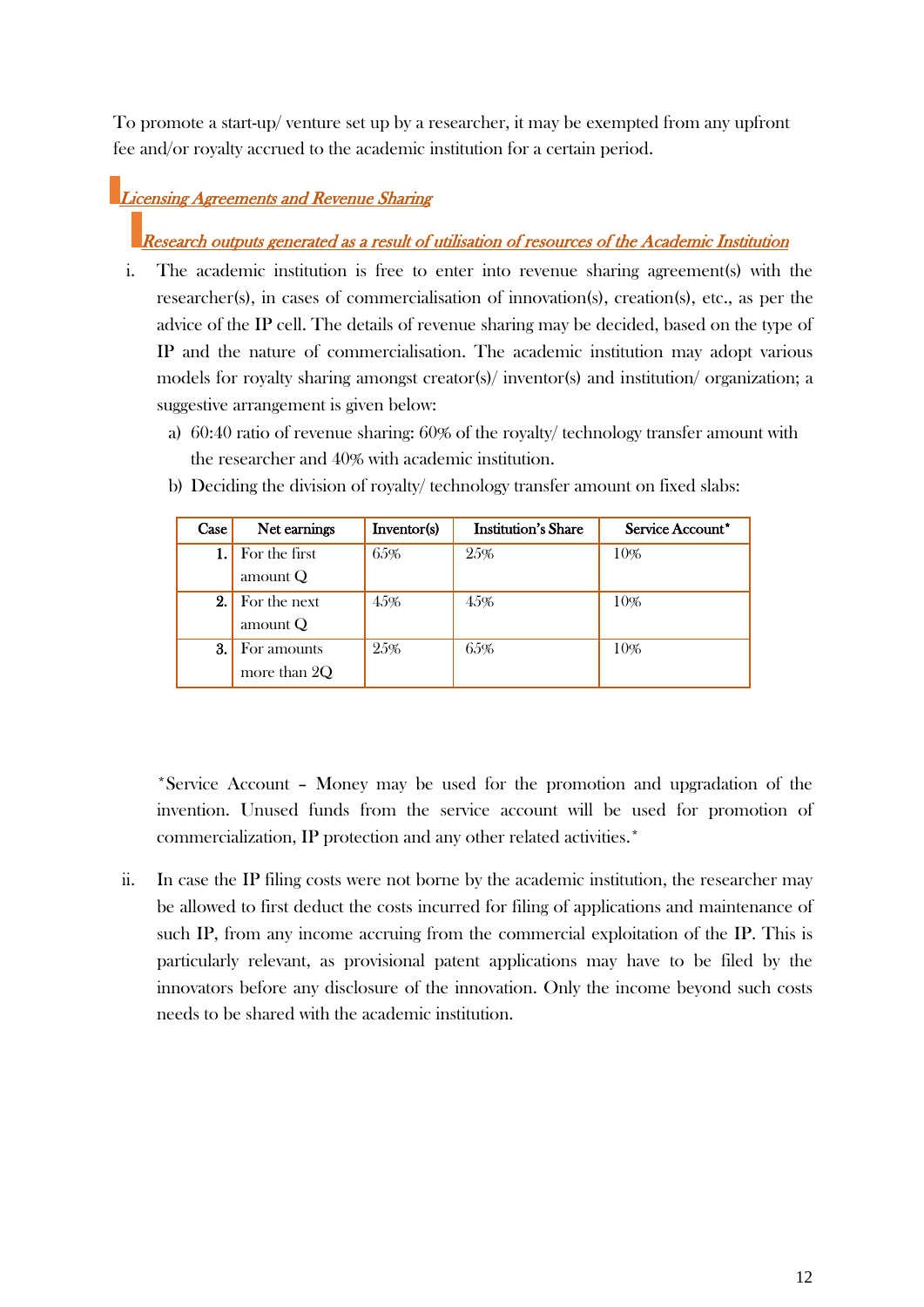- iii. The researcher"s share may continue to be paid, irrespective of whether or not the individual continues as a researcher at the academic institution.
- iv. If more than one researcher is involved in the generation of IP, all the researchers who qualify for benefit sharing in that IP may sign at the time of filing the application (for example, at the time of filing of patent application), an agreement outlining the proposed distribution of any IP-related earnings based on their contribution. The agreement should specify the proportional percentage of distribution of earnings from IP to each of the researchers. The researcher(s) may, at any time, by mutual consent, revise the distribution of IP earnings agreement, and the academic institution, may approve the revised agreement, subject to the advice of the IP cell.
- v. With regard to the IP-related revenues earned by the academic institution, 50% of the revenue may be used for creating the academic institution IP management fund. This fund may be utilized for any activity relating to commercialisation and maintenance of IPR or obtaining IPR in any other country, or for capacity building in the area of IP protection. Further, 10% of the share may be paid to the academic institution as administrative charges, and 40% may be made available to the concerned department for the purchase of equipment or materials, including Annual Maintenance Contracts (AMC), or for any other academic/research activity, including promotion of science and innovation.
- vi. In the case where the copyright vests with the author(s) [as mentioned under  $H$ generatedfrom research conducted by utilising resources of the Academic Institution>II.  $Convright$ ", the academic institution shall have a non-exclusive, royalty free, irrevocable,and worldwide license to use the IP for research, non-commercial and educational purposes. Additionally, in cases where the academic institution is the owner of copyright in lecture videos and/or MOOCs, the author(s) shall have a non-exclusive, royalty free, irrevocable, and worldwide license to use the IP for research, noncommercial and educational purposes.

Research outputs generated in collaboration with external partners

- i. The revenue sharing on any IP generated from a partnership between the academic institution and external partners may be based on the agreement signed between the academic institution and the external partner at the beginning of such collaborations.
- ii. In circumstances wherein, the assignee or the licensee has not taken adequate steps for the commercialisation of the academic institution – owned intellectual property, the academic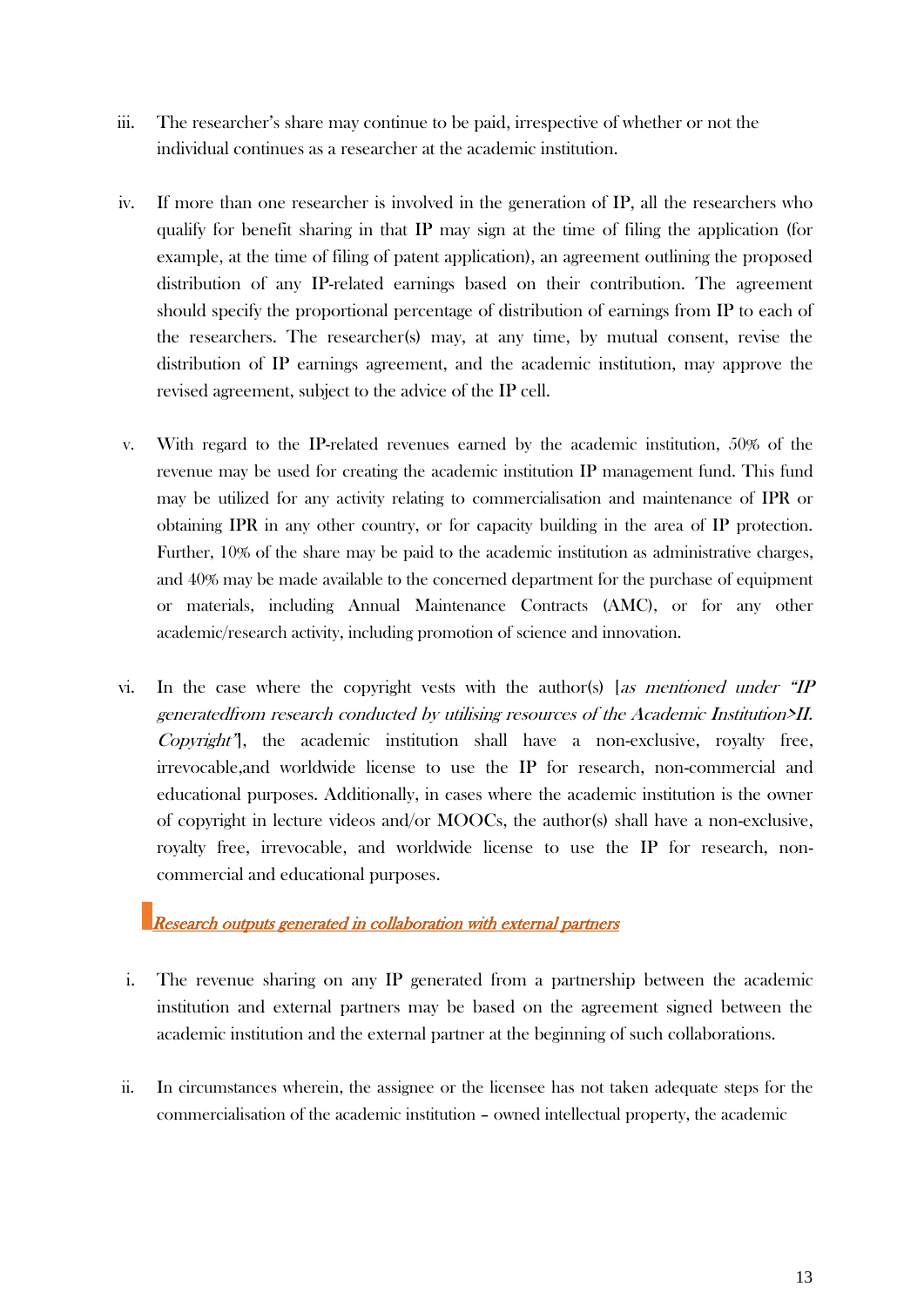institution may consider revocation of the license and assigning it to another party, after following due process. It is important to add this as a clause in any agreement entered into by the academic institution, with regard to commercialisation of technologies.

## Limitation of Liability

All commercialisation agreements shall clearly mention that the academic institution is protected and indemnified from all liability arising from development and commercialisation of the IP.

## Sharing of Costs with regard to IP protection

With regard to the costs involved in IP protection, the following is suggested:

- 1. The expenses involved in obtaining and maintaining IP protection may be shared between the parties, depending on who owns the IP. If the academic institution is the sole owner of IP, the costs of IP protection shall be borne by the academic institution.
	- i. In case the academic institution refuses to incur expenditure in protecting IP, inventor may be allowed to file IP applications in the name of the academic institution at their own costs. Under such circumstances, IP filing costs may be recouped as per the provisions relating to benefit sharing as described under the Licensing agreements and revenuesharing section.
- 2. If the IP ownership is shared with external partners, the costs for IP protection may be shared by both the parties, based on the terms and conditions provided in the agreement.
- 3. It is preferable that any costs involved in the transfer of rights/ ownership of the academic institution – owned IP may be borne exclusively by the licensee, assignee or person acquiring such rights.

## Waiver of IP rights by the Academic Institution

1. Subject to any associated agreements, or any other agreement thereof, the academic institution may waive its rights, if the academic institution decides not to pursue the protection of IP within a period fixed by the academic institution, from sufficient disclosure by the researcher(s) to the academic institution (for example: nine months).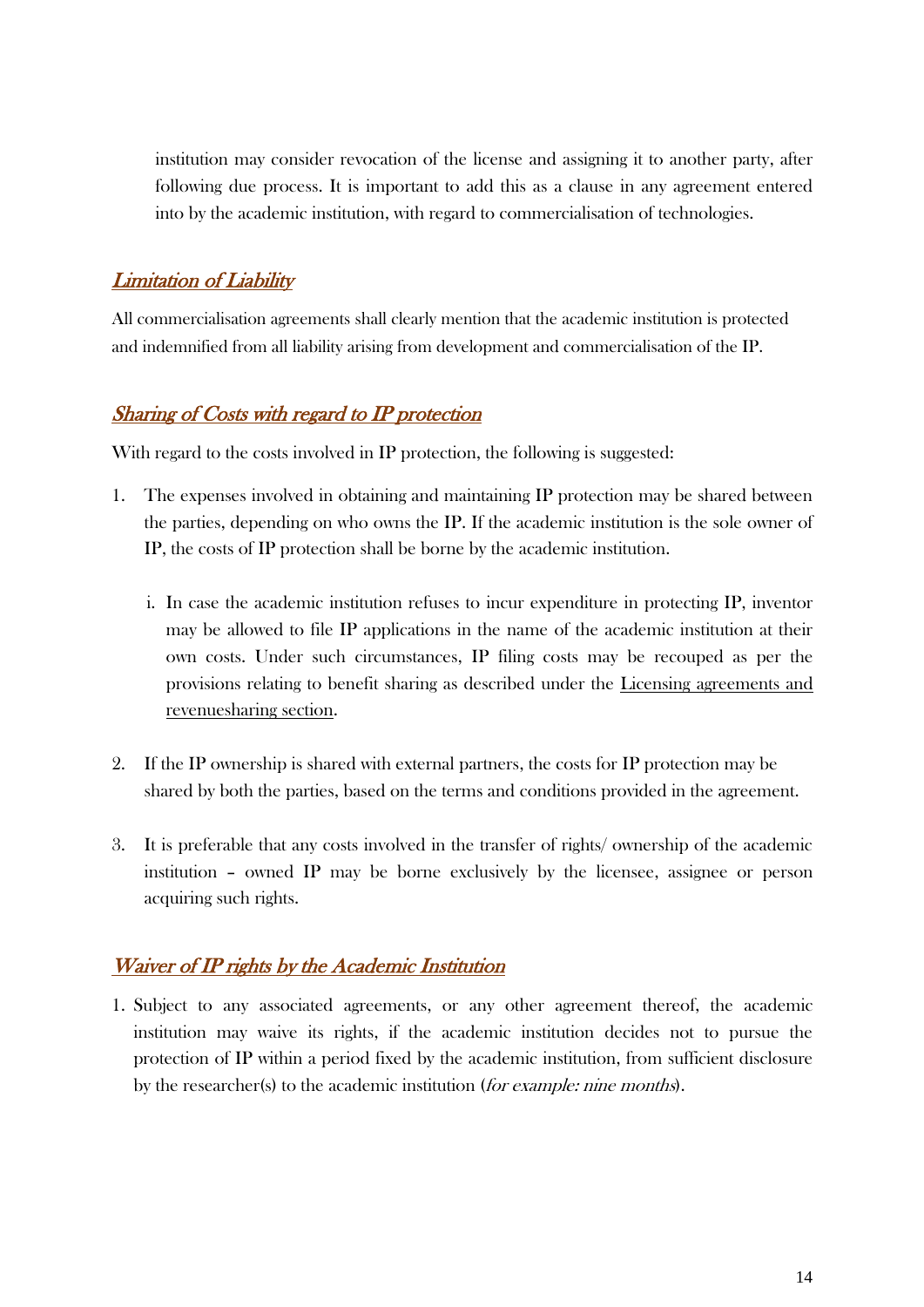2. The academic institution shall take all efforts to convey the decision to the researcher, whether to pursue or not pursue the protection of IP, within a stipulated time period, after sufficient disclosure by the researcher, to the academic institution. Under all such circumstances, unless explicitly agreed to, the academic institution, shall retain a non-exclusive, royalty-free, irrevocable, and worldwide license to use the IP for research and educational purposes.

## Use of Academic Institutions" IP Resources

The academic institution may allow the use of the following IP resources by third parties as per conditions given thereunder:

- (i) Intellectual Property already in existence and owned by the academic institution;
- (ii) Usage of the name, logo, or trademark of the academic institution in the creation and marketing of intellectual property.

#### Conditions:

- 1. They will be used only in public interest;
- 2. They will be used:
	- i. in a responsible manner to create a product/process conforming to environmental safety and good manufacturing practices promoted by the Government of India and its regulatory bodies;
	- ii. in promoting truthful claims and information, i.e., not for misleading the society or users;
	- iii. without any liability on the university in case of misuse of trademark(s) or accidental damage accruing due to use of trademark(s).

## Dealing with IP rights owned by third parties

# Use of technology protected by IPRs like patents and designs

It is possible that researchers may have to use diverse technology/ design/ software, as part of their research. Under all such circumstances, due care and attention must be given, for not infringing the IP rights of third parties. Some of the licenses may have restrictions with regard to kind of usages permitted. It is important to ensure that due and necessary permissions are obtained from IP owners prior to engaging in any use which moves beyond the terms of license or as permitted under the relevant statute(s) in India.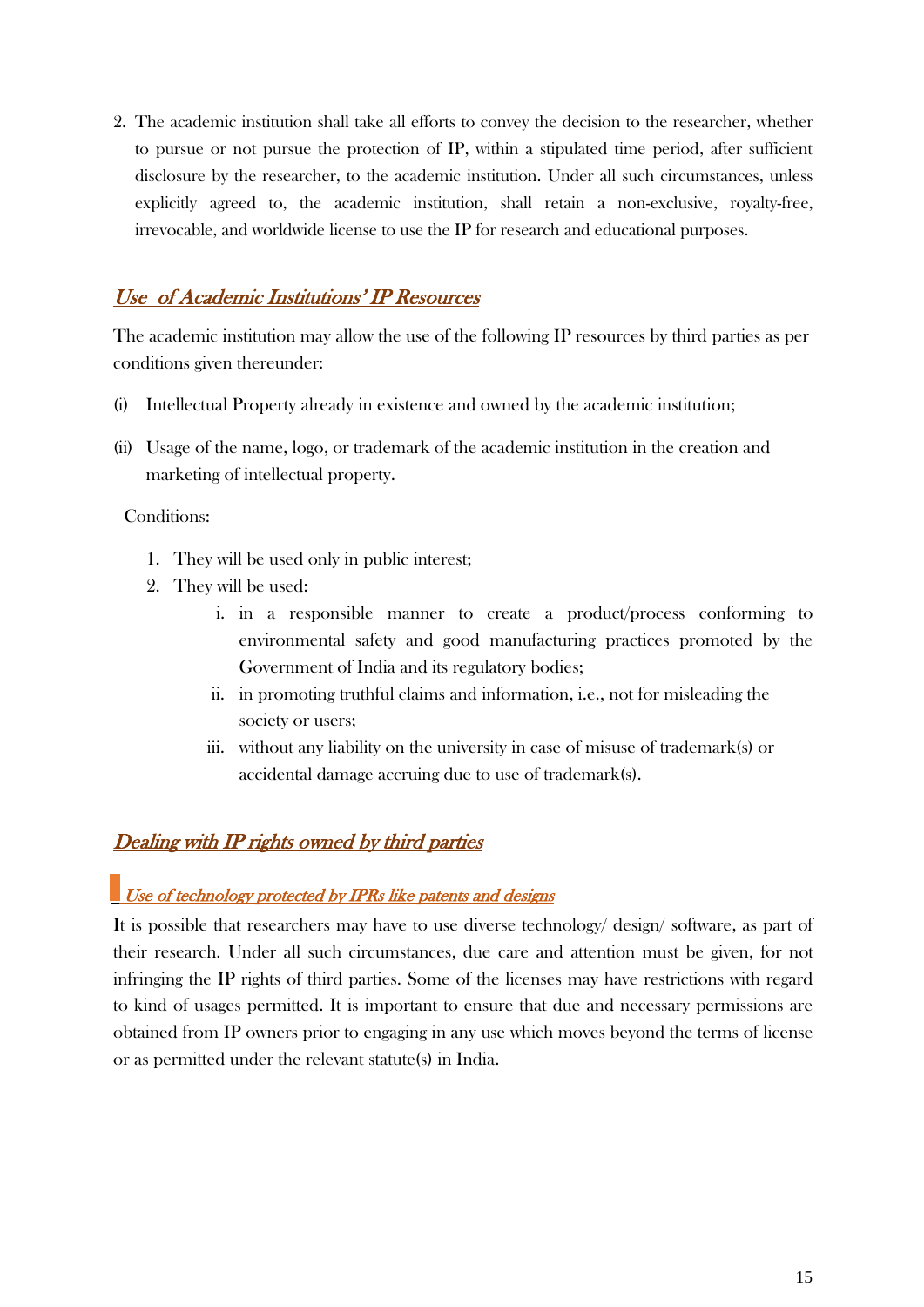## Use of copyrighted materials

Whenever researchers use copyrighted material for teaching or research purposes, it needs to be ensured that the use is within the permission obtained from the concerned copyright holder(s) or is within the boundaries of exceptions provided under the Indian copyright law. The scope of different educational use-related exceptions under Indian copyright law have been interpreted by different courts in India.

- i) The academic institution may create an Institutional Repository and a link to the same may be provided on their official website. This repository shall include dissertations, theses, papers, publications, and other in-house publications. In the absence of an institutional repository, the researchers may submit such works in other open repositories in the relevant subject area.
- ii) The researchers may be encouraged to license their works under an open license so that other researchers can also use the research outputs by providing appropriate attribution to the researchers.

## Promotion of the use of Free and Open Source Software (FOSS)

The National IPR Policy, 2016, approved by the Union Cabinet, is a giant leap by the Government of India to spur creativity and stimulate innovation. A vision document, it lays down the roadmap for the future of IPRs in India. It aims to establish an ecosystem in the country, conducive to innovation and creativity not only in terms of IP awareness and creation, but also commercialization and enforcement. In this regard, it is pertinent to note that the policy enshrines the following action point: 5.12.: Promote use of Free and Open Source Softwarealong with adoption of open standards; possibility of creating Indian standard operating environments will be examined.

The use of Free and Open Source Software (FOSS) can help in furthering the software-related skills of students and researchers. Wide adoption of FOSS would also improve the quality of software and lower the long-term costs of research in the universities. Hence the academic institution may:

- i) actively promote the use of FOSS among researchers, along with adoption of open standards;
- ii) regularly organize training programmes in FOSS for researchers;
- iii) license academic institution owned software under open licenses; and
- iv) as far as possible, use FOSS for all official purposes.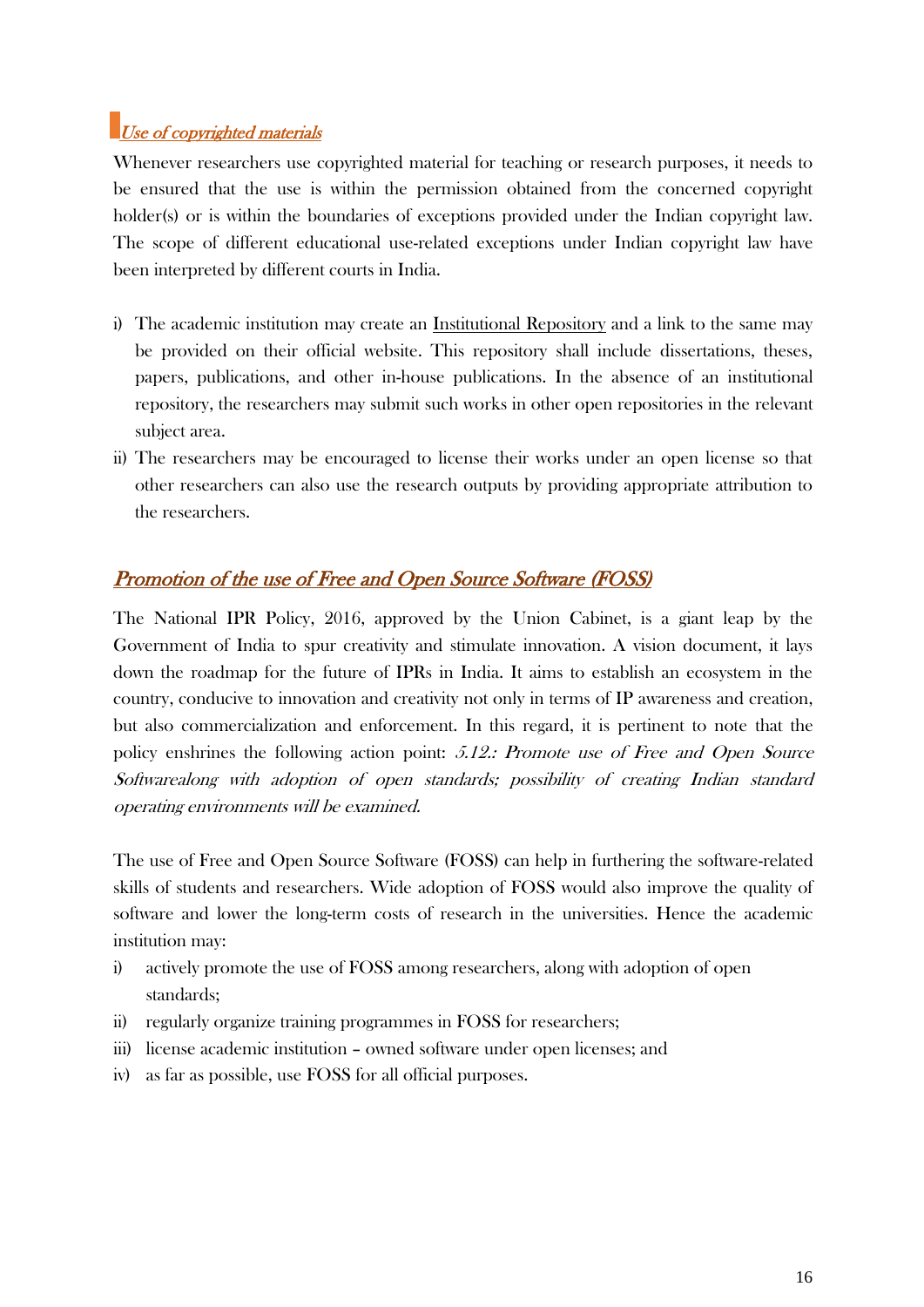## Confidentiality, Data Protection and Privacy

All users of information, documents and/or data within the academic institution, must ensure that the same is always held securely and all activities pertaining to such information, documents and/or data will be kept confidential by the user(s) and will be used only for purpose of such activities. The academic institution shall strive to protect the data and personal information against unauthorized access, loss, destruction or breach. It is suggested to have proper non-disclosure agreements with the user(s) in place to secure such confidential information, documents and/or data.

Notwithstanding the above, any information which falls within one of the following shall not be treated as Confidential Information:

- i. already under public domain;
- ii. is required by law or regulation to be disclosed;
- iii. is independently developed by the researcher; and
- iv. is received from a third party having no obligations of confidentiality to the disclosing party.

#### **Publications**

- i) Any publication, document and/or paper arising out of research activities shall be owned jointly by the academic institution and researcher(s). The use of name, logo and/ or official emblem of the academic institution shall not be done without prior written permission from the institution.
- ii) While the researcher may publish material relating to the research, it may be better for both the researcher and the academic institution to jointly decide on any publication to be made.
- iii) Particular care needs to be taken that no publication is made till the patent, if applicable, is filed.
- iv) The academic institution may retain the right to require exclusion of certain portions from the information being published.

## Disputes & Appeals

- i) The academic institution may appoint a committee of experts to address the concerns of the aggrieved person(s) and all disputes thereunder shall be dealt with by this committee.
- ii) The decision taken by this committee should be within a prescribed time period (as decided by the academic institution/ committee) from submission of said concern. Over and beyond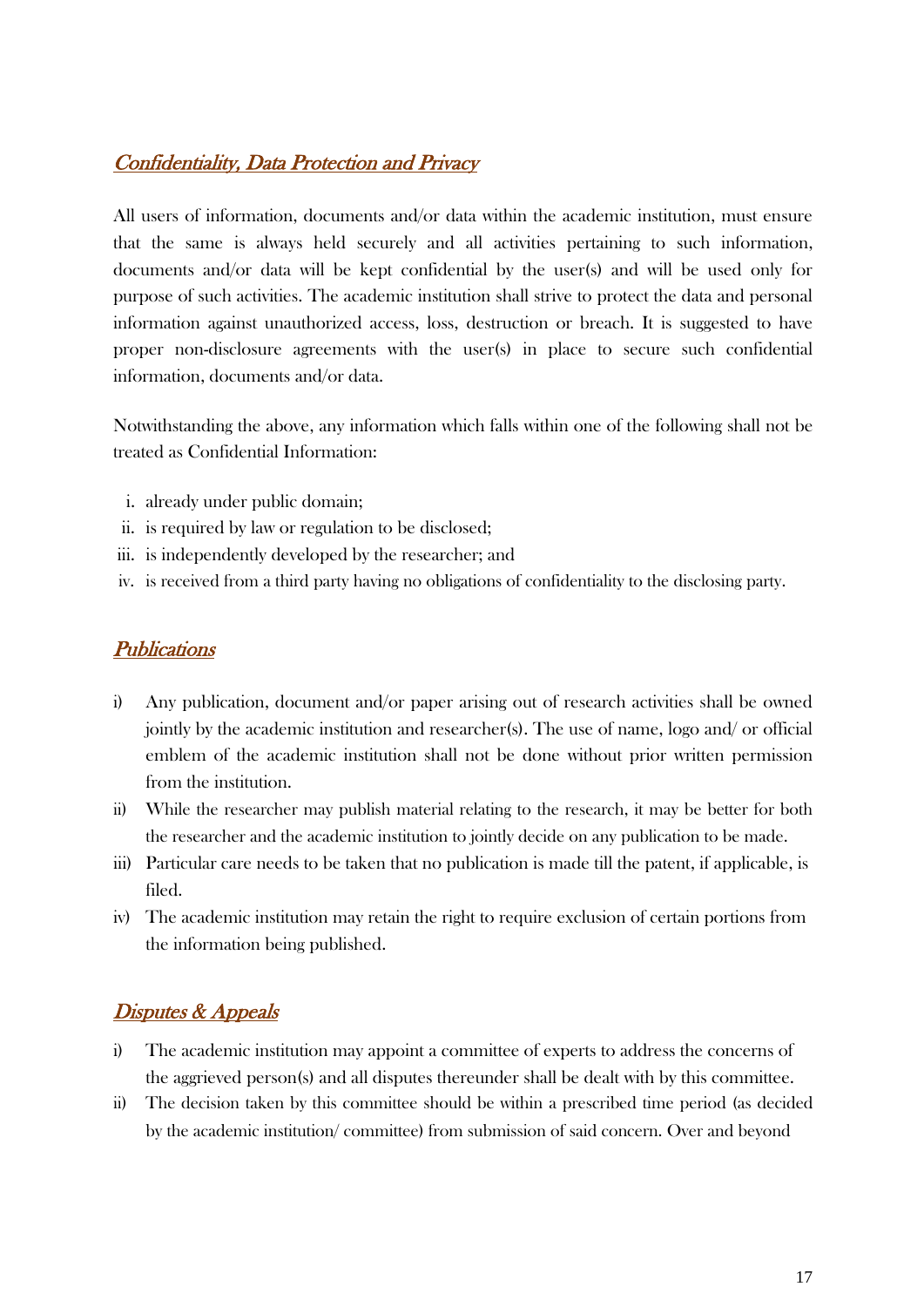the above, with respect to any legal dispute arising under these guidelines, the relevant provisions of law shall be applicable.

- iii) In case of any disputes between the academic institution and the inventor(s) / creator(s)/ any other aggrieved person(s), regarding the implementation of these guidelines, scope, operation or effect of any contract/ agreement entered into, or the validity or breach thereof, the inventor(s) / creator(s)/ any other aggrieved person(s) may appeal to this committee appointed by the academic institution.
- iv) If the inventor(s) / creator(s)/ any other aggrieved person(s) is not satisfied with the verdict/ decision of the committee, mechanisms such as: Alternate Dispute Resolution (ADR), Arbitration & Conciliation, Mediation, or appeal to the Court of Adjudicature nearest to the academic institution, may be opted and the same shall be governed by the appropriate laws of India.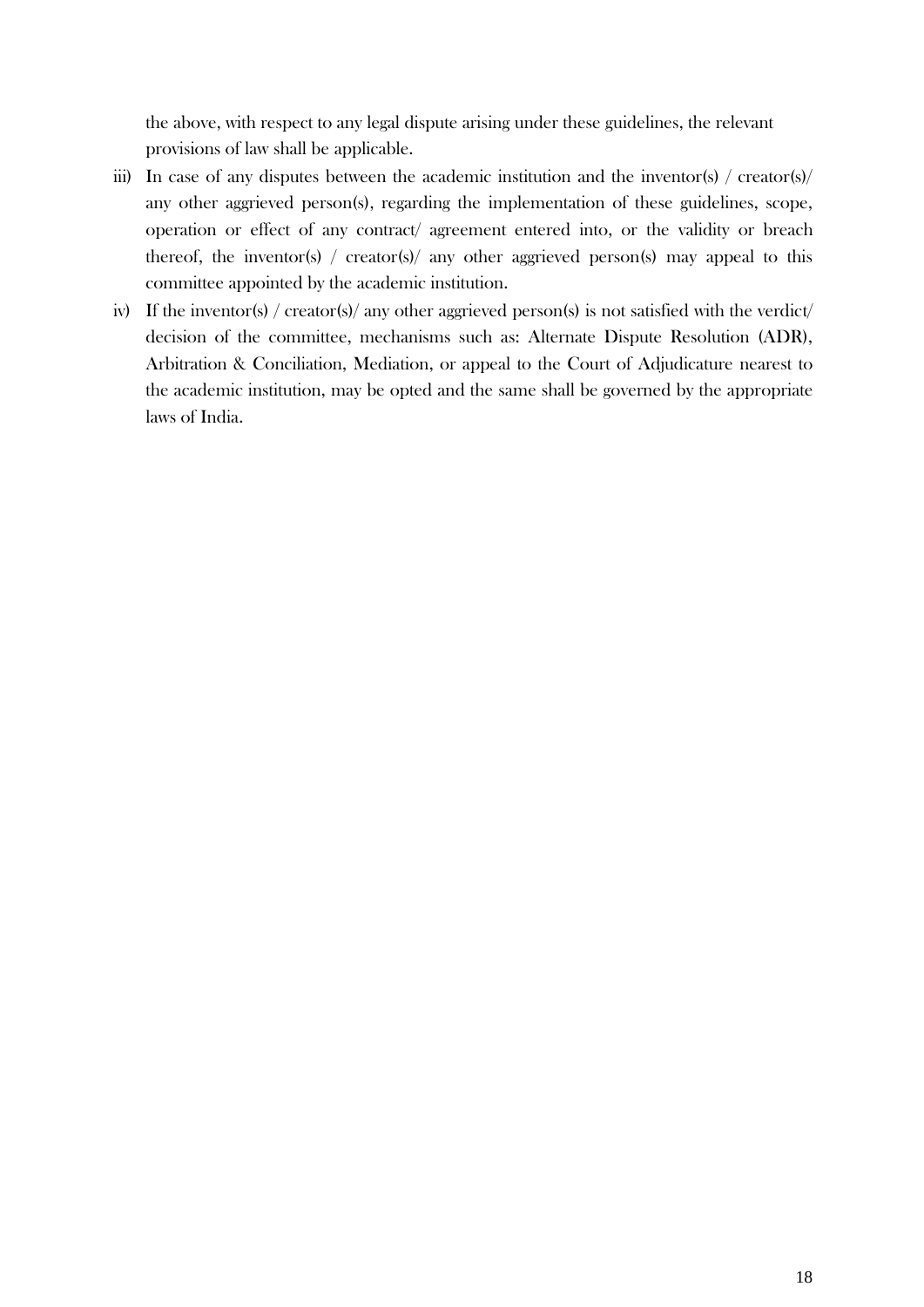## **Annexure – A: Guidelines for Intellectual Property (IP) Cells**

## **Introduction**

In today"s century "Gen-Y" is considered the key person for laying down a future roadmap for creating, nurturing, building and strengthening creativity and innovation. In this regard, student-focused policies ensure that a change is initiated and supported by students, especially in light of envisioning a young and healthy creative, innovative and healthy start-up ecosystem. Moreover, the R&D facilities, infrastructure and other amenities provided by the academic institution offer a platform for students to build and sustain this environment.

Recognizing the importance of Intellectual Property Rights (IPRs) and inculcating respect for the same, amongst innovators, researchers, industries, etc. is an important mandate of the National IPR Policy, 2016. The foundation of this has to be laid at the grass-root level by initiating programs for the youth; with specific target being the academic institution. In order to engage students/ personnel and motivate them towork in the field of IPRs, a first step would be through the creation of "IP cells" in the academic institution. To ensure the effective applicability of these guidelines, the IPcells so formed, have been proposed as the common network for all IP Cells to be established pan India in the academic institution.

This document provides guidelines as regards the roles, responsibilities and functioning of the IP Cells in the academic institution. The ultimate goal these guidelines propose to achieve is to promote student-led startups and entrepreneurial ventures that protect and respect intellectual property. The use of these guidelines is intended to complement the existing intellectual property laws of India.

#### **Aim**

IP Cells envision promoting academic freedom and safeguarding the interests of inventor in creation and commercialization of intellectual property with legal support, wherever necessary. They also envision creating an environment for acquiring new knowledge through innovation, developing an attitude of prudent IP management practices and promoting an IPR culture compatible with the educational mission of the academic institution.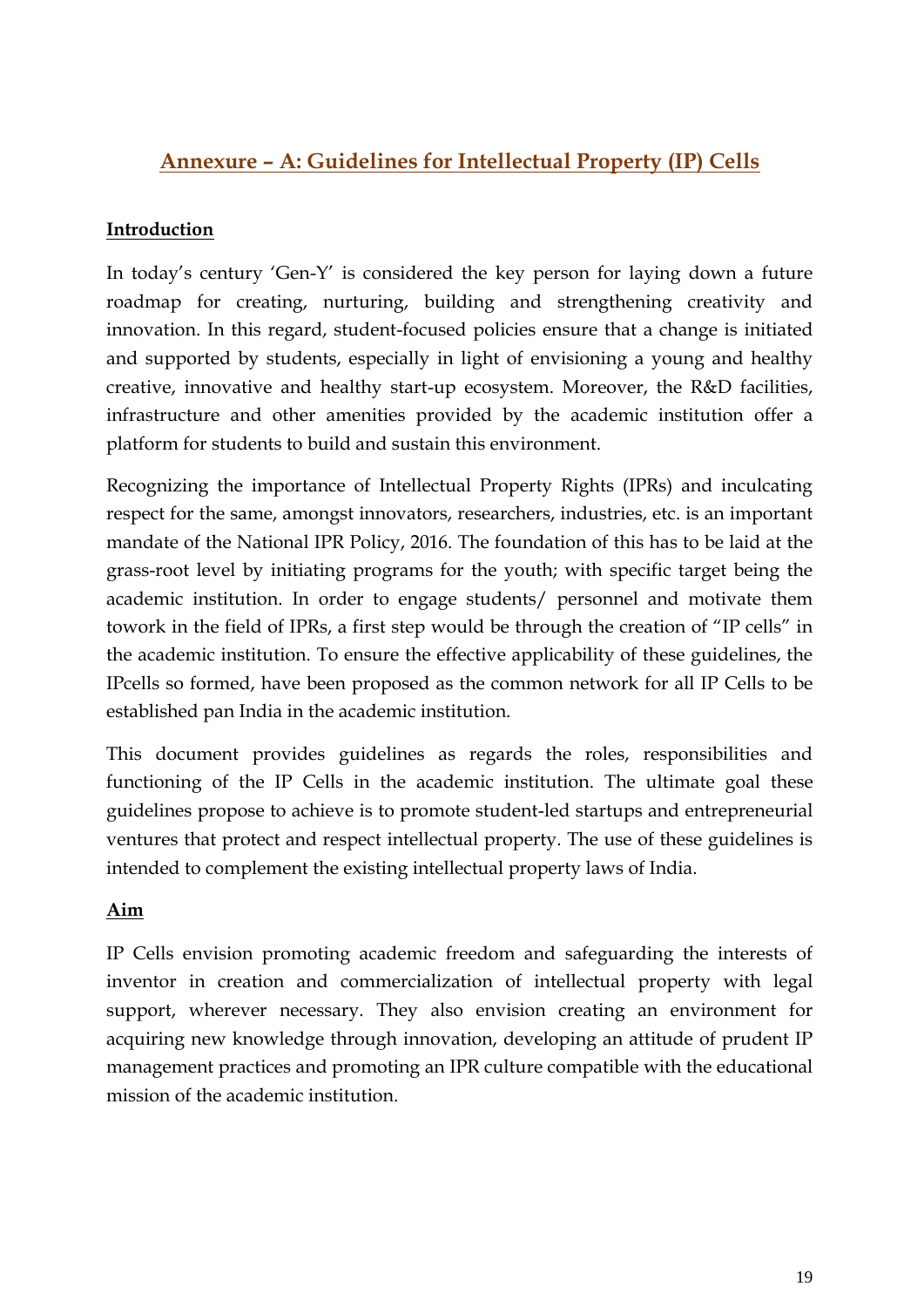IP Cell will function with the prime focus of enabling students, researchers and professors to identify, generate and protect their intellectual property through filing procedures for rights like patents, copyrights, trademarks, designs, etc. IP Cell will also cater to commercialization of intellectual property, which will further foster the creation of a fruitful dynamic system between universities, investors and industries. Along with this, IP Cell will ensure seamless and ceaseless knowledge transfer amongst students and faculties, alike.

## **Vision**

To establish an evolving framework where creativity and innovation are stimulated by Intellectual Property for the benefit of all; where intellectual property promotes advancement in science and technology, arts and culture, media and entertainment; where knowledge is the main driver of development, and knowledge owned is transformed into knowledge shared; where an ambience is created wherein new ideas, research and scholarship flourish and from which the leaders, creators and innovators of tomorrow emerge.

## **Mission**

To create a nationwide reach and network of IP Cells which will create awareness about IPRs, encourage students/ faculties/ personnel to file for IPRs and also help in commercialization of the same.

## **Objectives**

- i. IP Cell will be responsible for conducting the following:
	- IPR Awareness Programs Conducting IPR awareness programs for students, faculty, researchers, officials, etc.
	- Self-Training Workshops/ Advanced level awareness programs Conduct advanced and training of trainers (TOTs) level IPR awareness programs for students, faculty, researchers, officials, etc.
- ii. IP Cell shall provide an environment for academic and R&D excellence and conduct dedicated programs on IPR for the undergraduate and postgraduate students as well as organise regular IPR counselling programme for research scholars.
- iii. IP Cell shall expose students, faculty, researchers, officials, etc. to the prevalent IP law practices and provide them with an opportunity to learn and use legal skills under the supervision of IP practitioners and experts.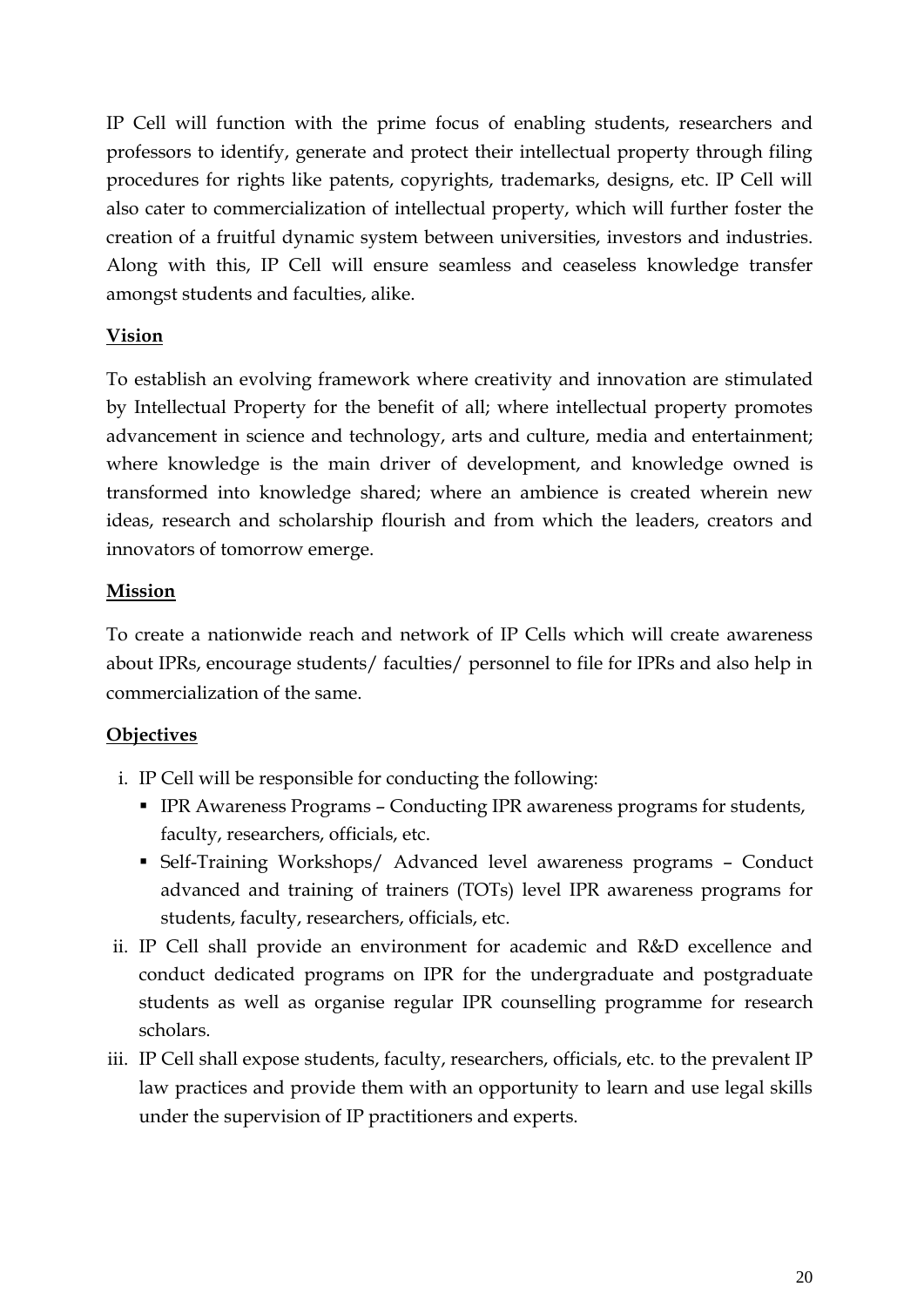- iv. IP Cell shall provide a platform to diagnose innovation and research on contemporary issues of national and international relevance leading to creation of IPR.
- v. IP Cell shall facilitate, encourage, promote and establish collaborative frameworks for industry – academic institution partnerships at national and international scale to initiate research and development of commercial value.
- vi. Another important task of IP Cell would be to create an IPR Policy for the academic institution, including theRoyalty"s Distribution Arrangement.Somemodels and drafts of IPR policies of several universities may be accessed from the WIPO website for reference.<sup>5</sup> This database also includes IPR policies of various other Higher Educational Institutions (HEIs).
- vii. IP Cell may tie up with the existing innovation and creativity ecosystem in the academic institution, if already existing (such as Research Ethics Committees,Incubation Centres, Entrepreneurship Clubs, etc.). If not already established, it shall be responsible for setting up a new innovation ecosystem with hand-holding support and assistance from relevant authorities.
- viii. IP Cell will facilitate the recording, monitoring and maintenance of the IP portfolio of the academic institution may choose an outside counsel/ IP firm for managingits IP portfolio.
	- ix. IP Cell will enhance the reputation of the academic institution as an academic research institution and a member of society as well as the reputation of the Researchers through bringing the research results to public use and benefit. It will ensure that a culture is built that enhances recognition and respect for IP amongst students, faculty, researchers, officials, etc.
	- x. IP Cell will set out the academic institution procedures on the identification, ownership, protection and commercialization of IP.
	- xi. IP Cell on regular basis will encourage researchers to identify solutions for problems faced by the industries and tailor research projects around the same.
- xii. In case of IP Filings:

2019;*Available at:* https://www.wipo.int/about-

ip/en/universities\_research/documents/ip\_toolkit/guidelines\_template.docx.

For a database of University IP Policies, also *see*: https://www.wipo.int/aboutip/en/universities\_research/ip\_policies/.

<sup>5</sup> Model Intellectual Property Policy for Universities and Research Institutions, World Intellectual Property Organization (WIPO), *Available at*: https://www.wipo.int/edocs/pubdocs/en/wipo\_pub\_transition\_2\_a.pdf;*Last updated*on: January 29,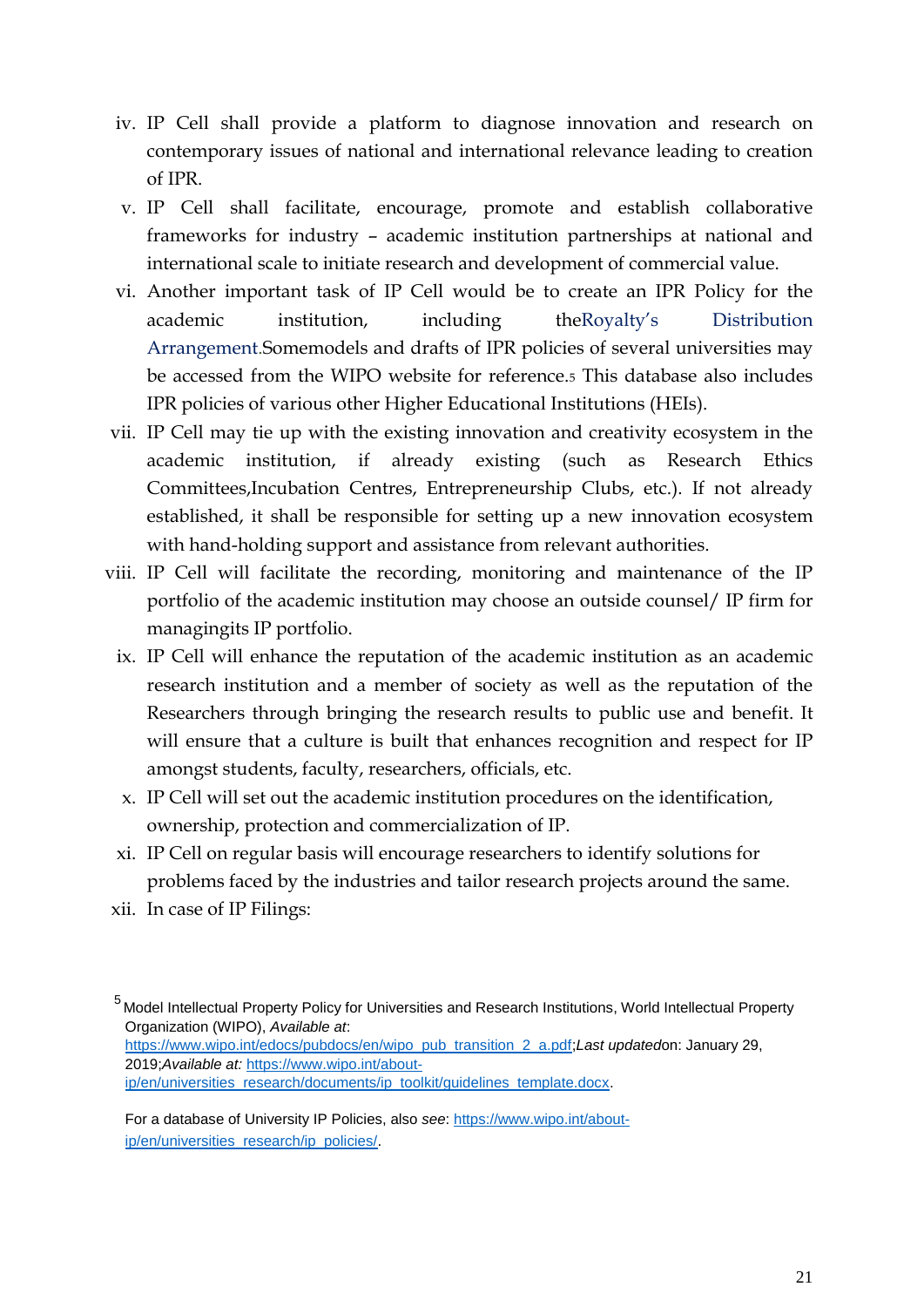Students pursuing Post-Graduate and above courses (M. Tech and Ph.D. students) shall be encouraged to undertake patent search before publishing any research paper and subsequently file for a provisional patent for novel inventions.

- xiii. For filing any IP, IP Cell may avail necessary help from the nearest PIC/ IPFC or TISC present across the country. IP Cell may seek assistance from these entities for legal certainty in research activities and technology-based relationships with third parties.
- xiv. IP Cell shall share half yearly reports, which shall provide updates regarding the work done and targets/ milestones achieved, with CIPAM-DPIIT and concerned Department(s) in the State Government.
- xv. IP Cell may ensure, in case of disputes, efforts are made to address the concerns by developing and instituting as well as adopting an alternative dispute mechanism at the academic institution level.
- xvi. IP Cell shall be governed by appropriate laws of the State (where the academic institution is located) and India.

## *Apart from aforementioned mandates, the IP Cell in its individual capacity, is free to adopt and/or implement other strategies and steps as it deems fit.*

## **Organization Structure**

The following positions of responsibility are suggestive in nature. This structure may be followed to establish a creative, innovative and IP friendly ecosystem as well as devise monitoring mechanisms in academic institution.

Lead Coordinator: This position may be allotted to 1 senior faculty who shall beresponsible for making sure that all the mandates are followed and the roles and responsibilities for effective functioning are judiciously followed. The Lead Coordinator shall also be responsible for using his or her network to reach out to industries for collaboration with the universities. Compulsory: Must have basic knowledge on IPRs.

Deputy/ Assistant Coordinator: This position may be offered to 2 junior faculties whoshall be responsible for day-to-day operations of the IP Cell and will coordinate with the students. The responsibilities of Deputy Coordinator and Lead Coordinator will more or less be the same.

Student Coordinator(s): One or more 1stand 2ndyear students who have interest inthe field of IPRs may be appointed as student coordinators. They will work under the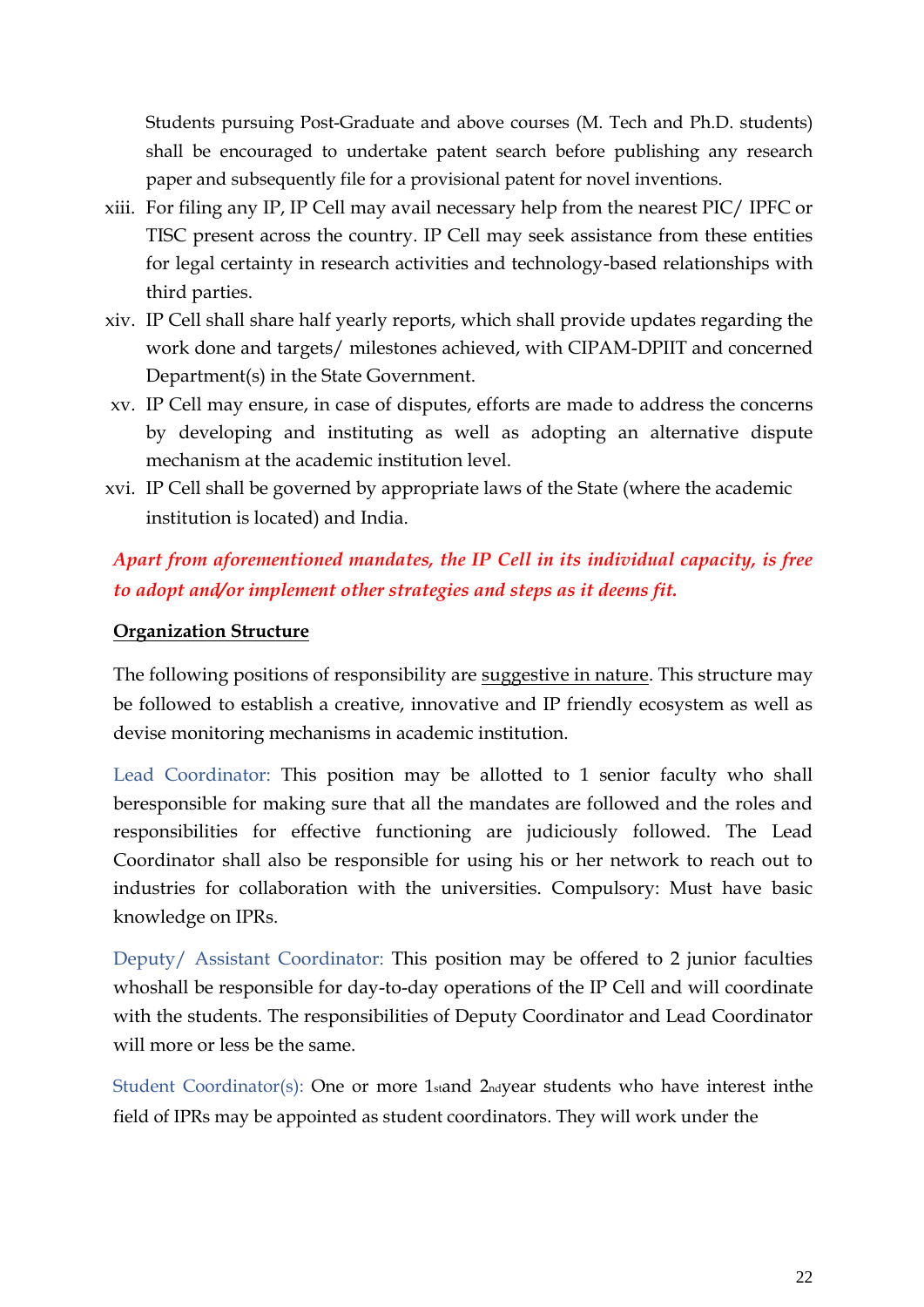guidance of Lead Coordinator/ Deputy Coordinator/ Assistant Coordinator towards achieving the goals of the IP Cell.

Campus Ambassador/ IP Ambassador: 3rd/ final year students of the academicinstitution with experience and zeal in the field of IPRs may be enrolled as Campus Ambassadors/ IP Ambassadors who will work with the Student, Deputy and Lead Coordinators in nurturing the ecosystem of innovation and creativity in the academic institution.

Note: For Overall IPR the university constituted aIntellectual Property Rights Management Cell (IPRMC) Cell as Annexure B. However, Individual Institutions are encouraged to constitute a cell to promote their IPR with the prior approval of VMRF(DU).

## **Verticals**

The academic institution may choose to have one or more of the following verticals in the IP Cell:

- i) Awareness/ Public Outreach This vertical will focus on conducting intra academic institution – Workshops/ Seminars/ Conferences on IPR, in-house workshops, academic institution – Industry Linkages, Student Activity Forum.
- ii) Education This vertical will focus on facilitating credit courses/ content material, research projects, advanced/ TOT programs.
- iii) Operations This vertical will focus on creation of database for IP filings in the academic institution, technology transfer, IP management and related industrial interaction thereof.
- iv) Legal Assistance This vertical will focus on general and day to day legal assistance required for industry-academia collaborations, confidentiality agreements, forms and fees regard IP filings, in-house intellectual property, publications, et al.
- v) Administration This vertical will focus on all matters involving payments, expenditure, resource allocation and budgetary approvals related to the general functioning and administrative as well as statutory functions of the IP Cell.
- vi) Due Diligence This vertical will focus on all matters pertaining to possibilities of plagiarism, counterfeiting, patent infringement and other related IP issues.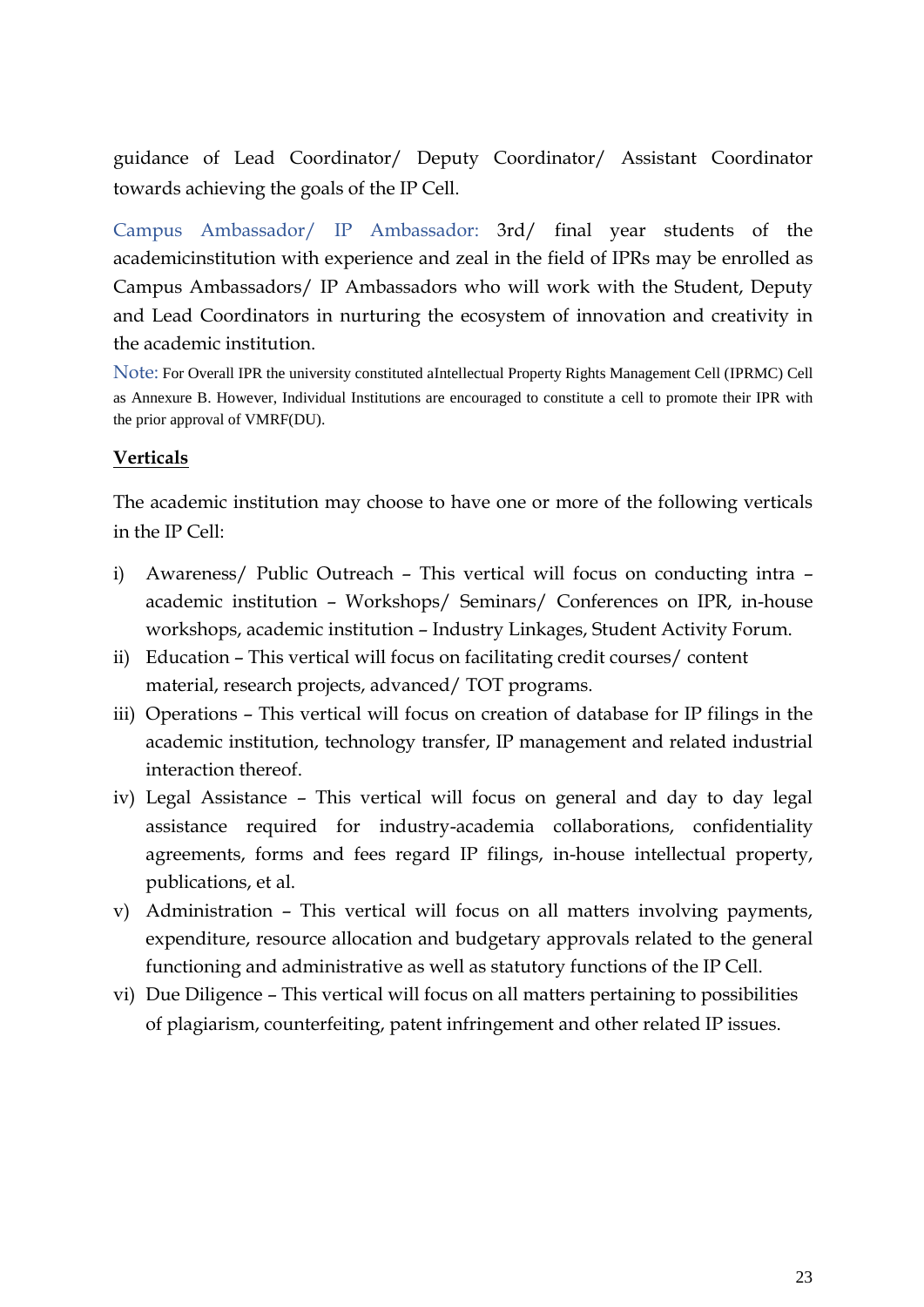#### **Intellectual Property Rights Management Cell (IPRMC)**

**Organizational Setup**

#### **Chairman:**

#### **Vice Chancellor, VMRF-DU, Salem**

#### **Executive Advisory Panel**

**Members:** Dean, AVMC,VMRF(DU) Dean,VMMC, VMRF-DU Dean, VMKVMCH,VMRF(DU) Principal,AVIT, VMRF(DU) Principal, VMKVEC,VMRF(DU) Principal, VMCP,VMRF(DU)

**Institutional - IPR Expert Nominee**  Member, AVMC,VMRF(DU) Member, VMMC, VMRF-DU Member, VMKVMCH,VMRF(DU) Member, AVIT, VMRF(DU) Member, VMKVEC,VMRF(DU) Member, VMCP,VMRF(DU)

> **Student Nominee** Eng.& Technology discipline Pharmacy discipline

> > **IQAC Director**

**Financial Advisors** Dr.B.Jaykar, Registrar, VMRF-DU Dr.Aditya, VMRF-DU

#### **Member-Secretary**

#### **Dr. S.A.V. SatyaMurty, Director (Research)**

**University Nominees**

Dr.S.Suriyanarayanan, Deputy Director (Research),VMRF-DU

Dr.Annabelle Rajashekaran, Director (Clinical Trials)